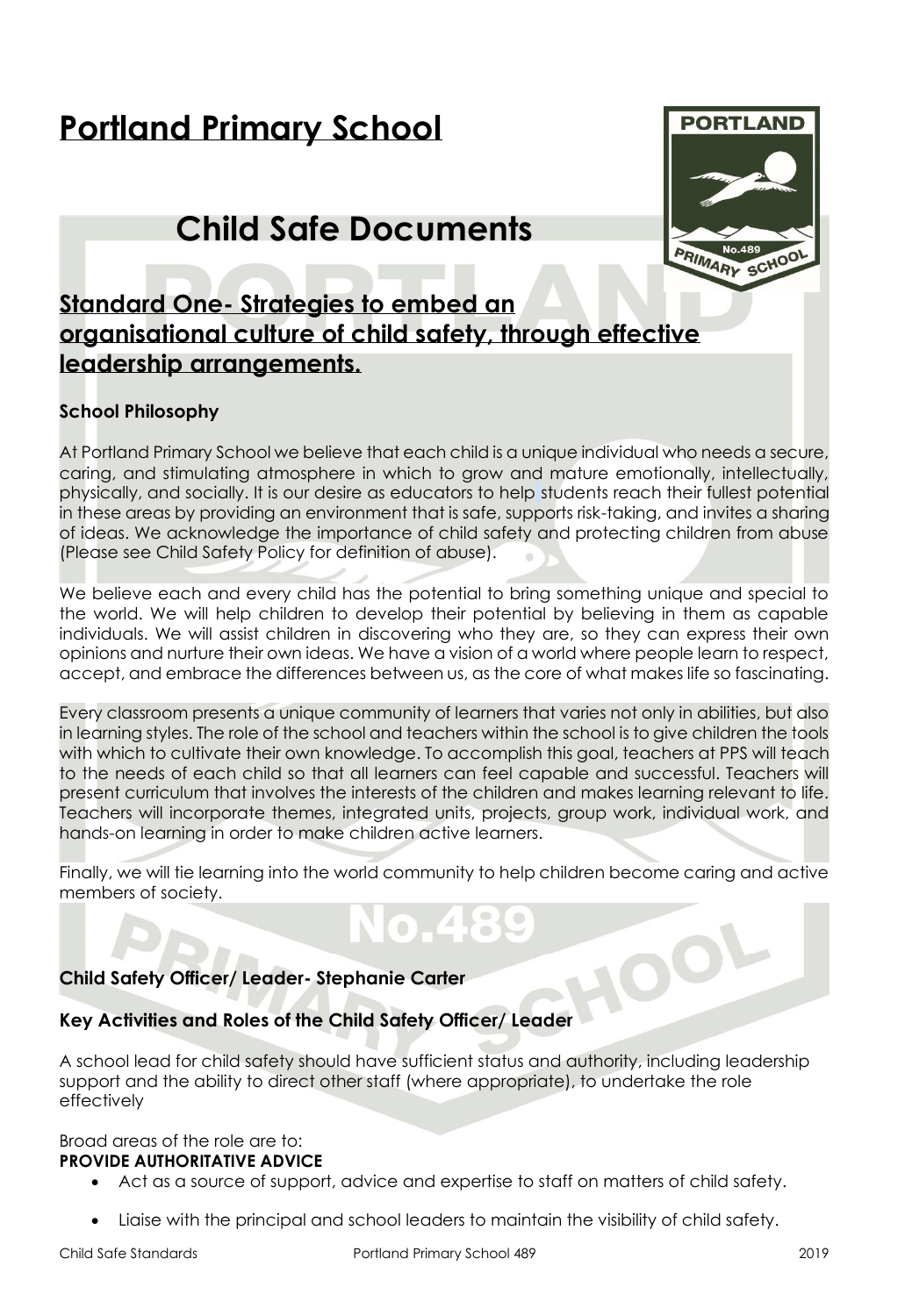• Lead the development of the school's child safety culture, including being a child safety champion and providing coordination in communicating, implementing, monitoring, enhancing and reporting on strategies to embed a culture of child safety.

#### **RAISE AWARENESS**

- Ensure the school's policies are known and used appropriately.
- Ensure the school's child safety policy is reviewed in the context of school selfevaluation undertaken as part of the school accountability framework.
- Ensure the child protection policy is available publicly and parents are aware of the fact that referrals about suspected abuse or neglect may be made and the role of the school in this.
- Be alert to the specific needs of children in need, those with special educational needs and young carers.
- Encourage among all staff a culture of listening to children and taking account of their wishes and feelings in any measures to protect them.

#### **TRAIN**

Being authoritative in providing advice by:

PRIMAR

- keeping their skills up to date with appropriate training carried out every two years
- having a working knowledge of how the Department of Health and Human Services (DHHS) and Community Service Organisations conduct a child protection case conference to be able to attend and contribute to these effectively when required to do so
- Be able to keep detailed, accurate, secure written records of concerns and referrals.
- Ensure each member of staff has access to and understands the school's child safety policy and procedures, especially new and part time staff.
- Make sure staff are aware of training opportunities and the latest DHHS and DET policies and guidance.

CHOOL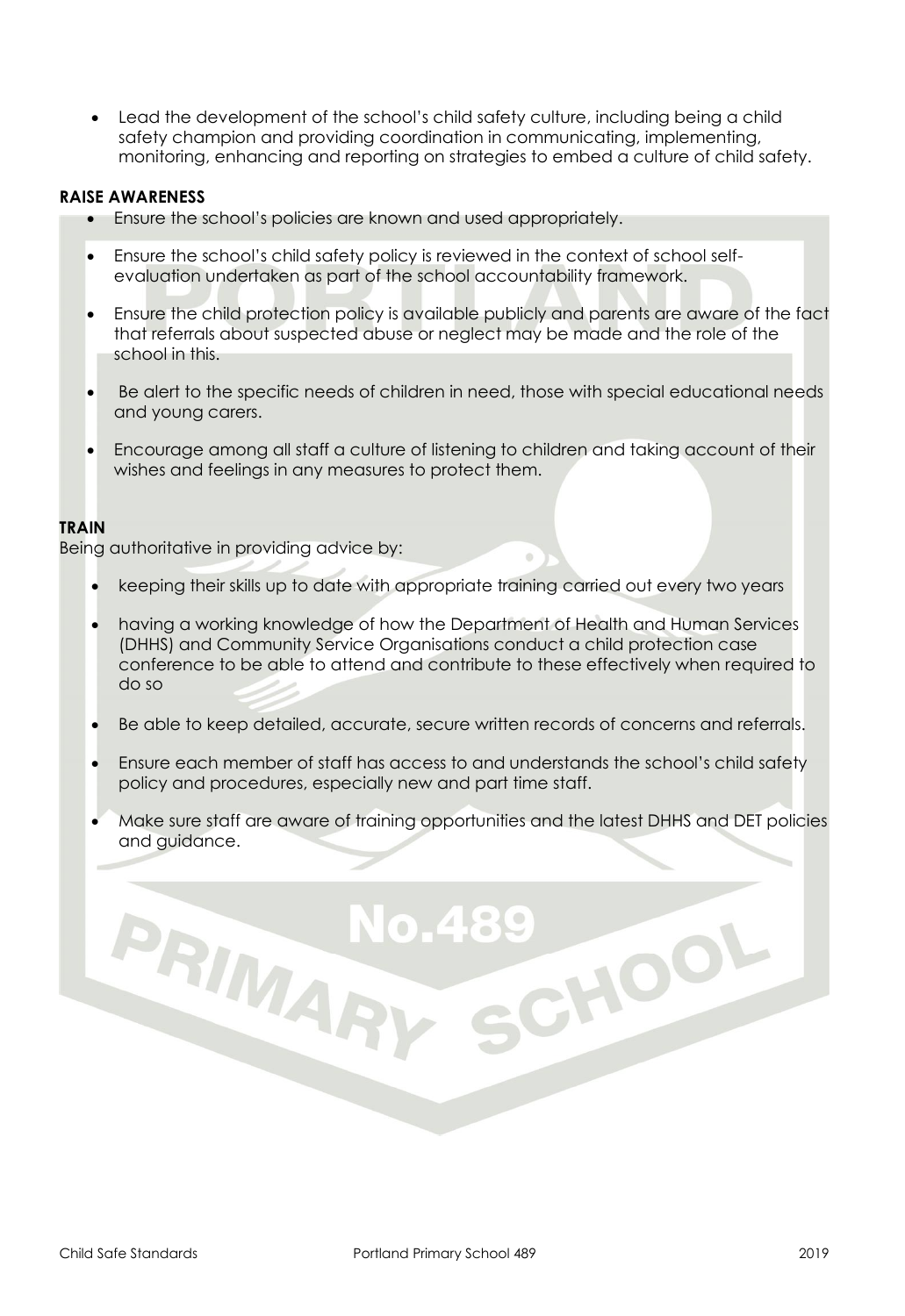## **Standard Two- A Child Safe Policy or Statement of Commitment to Child Safety**

#### **STATEMENT OF COMMITMENT TO CHILD SAFETY**

*Portland Primary School is committed to safety and wellbeing of all children and young people. This will be the primary focus of our care and decision-making.* 

*Portland Primary School has zero tolerance for child abuse.* 

*Portland Primary School is committed to providing a child safe environment where children and young people are safe and feel safe, and their voices are heard about decisions that affect their lives. Particular attention will be paid to the cultural safety of Aboriginal children and children from culturally and/or linguistically diverse backgrounds, as well as the safety of children with a disability.*

*Every person involved in Portland Primary School has a responsibility to understand the important and specific role he/she plays individually and collectively to ensure that the wellbeing and safety of all children and young people is at the forefront of all they do and every decision they make.*

"In its planning, decision-making and operations *Portland Primary School* will

- 1. Take a preventative, proactive and participatory approach to child safety;
- 2. Value and empower children to participate in decisions which affect their lives;
- 3. Foster a culture of openness that supports all persons to safely disclose risks of harm to children
- 4. Respect diversity in cultures and child rearing practices while keeping child safety paramount;
- 5. Provide written guidance on appropriate conduct and behaviour towards children;
- 6. Engage only the most suitable people to work with children and have high quality staff and volunteer supervision and professional development;
- 7. Ensure children know who to talk with if they are worried or are feeling unsafe, and that they are comfortable and encouraged to raise such issues;
- 8. Report suspected abuse, neglect or mistreatment promptly to the appropriate authorities;
- 9. Share information appropriately and lawfully with other organisations where the safety and wellbeing of children is at risk; and
- 10. Value the input of and communicate regularly with families and carers."

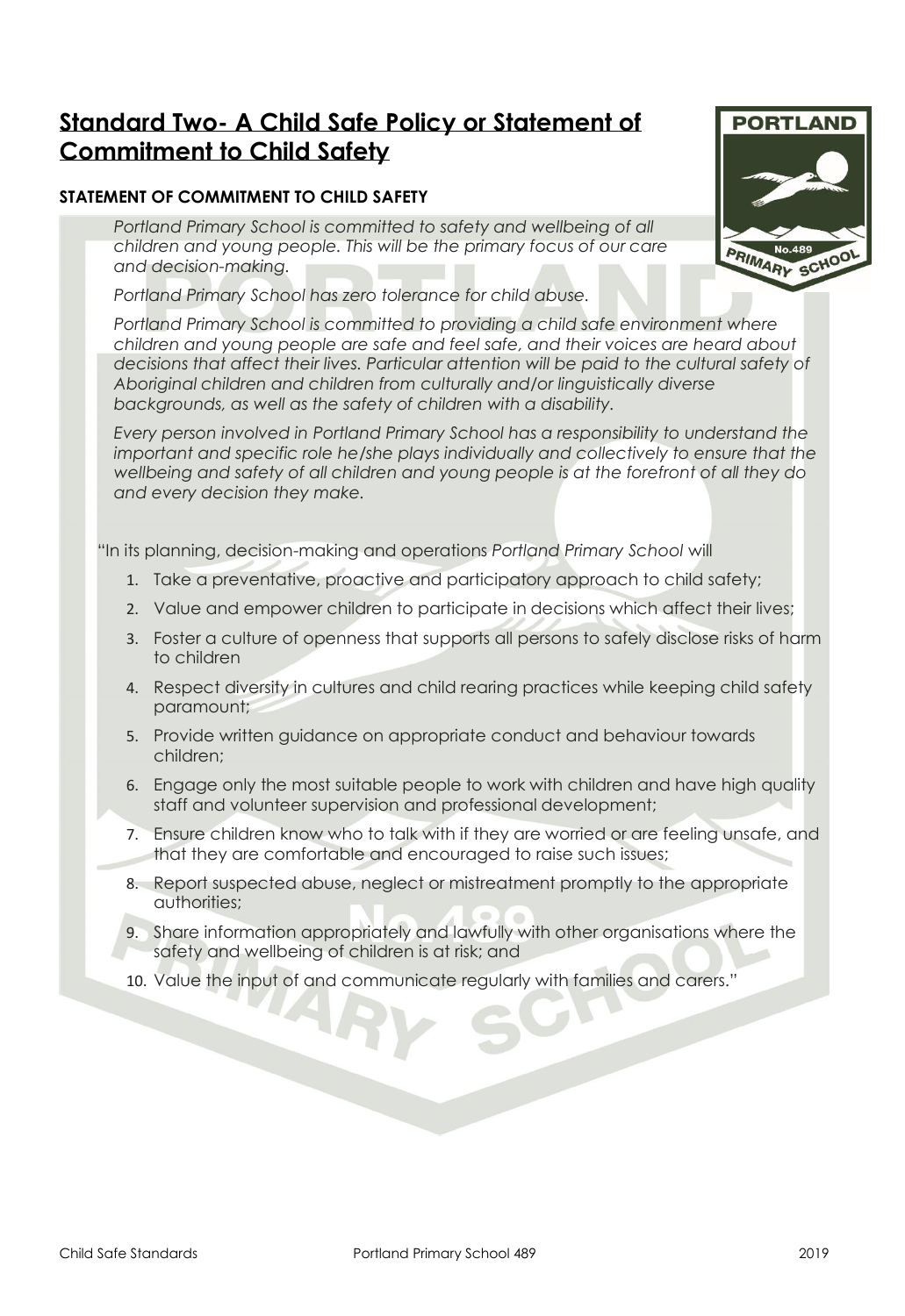# **Portland Primary School**

# **Child Safe Policy**

#### **Contents**

- 1. Introduction
- [2.](#page-4-0) [Purpose of the Policy](#page-4-0)
- [3.](#page-4-1) [Principles](#page-4-1)
- [4.](#page-5-0) [Definitions used in this Policy](#page-5-0)
- 5. Policy Commitments
- [6.](#page-7-0) [Responsibilities and Organisational Arrangements](#page-7-0)
	- [6.1](#page-7-1) [Guide to Responsibilities of School Leadership](#page-7-1)
	- [6.2](#page-7-2) [Guide to Responsibilities of School Staff](#page-7-2)
	- [6.3](#page-7-3) [Organisational Arrangements](#page-7-3)
- [7.](#page-7-4) [Expectation of our School Staff](#page-7-4)  Child Safety Code of Conduc[t](#page-7-4)
- [8.](#page-8-0) [Student Safety and Participation](#page-8-0)
- [9.](#page-8-1) [Reporting and Responding](#page-8-1)
- [10.](#page-8-2) [Screening and Recruitment of School Staff](#page-8-2)
- [11.](#page-9-0) [C](#page-9-0)hild Safety [Education and Training for School Staff](#page-9-0)
- [12.](#page-9-1) [Risk Management](#page-9-1)
- [13.](#page-9-2) [Relevant Legislation](#page-9-2)
- [14.](#page-9-3) [Related Policies](#page-9-3)
	- [14.1](#page-9-4) [Catholic Education Melbourne Policies](#page-9-4)

PRIMAR

- [14.2](#page-9-5) [School Policies](#page-9-5)
- [15.](#page-10-0) Breach of Policy
- [16.](#page-10-1) [Review of this Child Safety Policy](#page-10-1)
- [17.](#page-10-2) References



No.489

CHOOL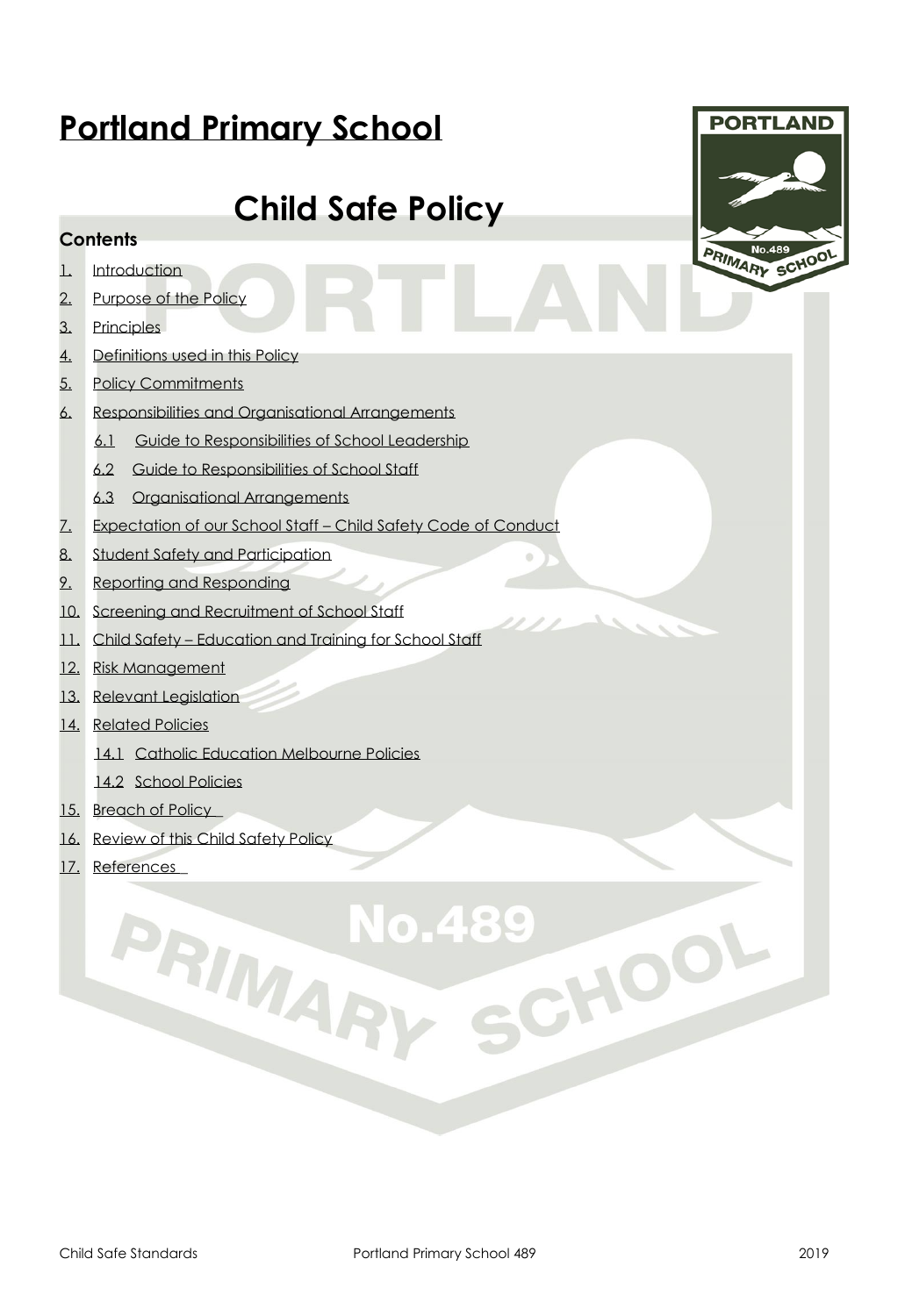#### **1. Introduction**

At *Portland PS* we hold the care, safety and wellbeing of children and young people as a central and fundamental responsibility of our school.

#### <span id="page-4-0"></span>**2. Purpose of the Policy**

The purpose of this policy is to demonstrate the strong commitment of *Portland PS* to the care, safety and wellbeing of all students at our school. It provides an outline of the policies, procedures and strategies developed to keep students safe from harm, including all forms of abuse in our school environment, on campus, online and in other locations provided by the school.

This policy takes into account relevant legislative requirements within the state of Victoria, including the specific requirements of the Victorian Child Safe Standards as set out i[n Ministerial Order No. 870.](http://www.gazette.vic.gov.au/gazette/Gazettes2016/GG2016S002.pdf)

This policy applies to school staff, including school employees, volunteers, contractors and clergy.

#### <span id="page-4-1"></span>**3. Principles**

State schools have a moral and legal responsibility to create nurturing school environments where children and young people are respected, their voices are heard and they are safe and feel safe.

#### **The following principles underpin our commitment to child safety at** *Portland PS;*

- All students deserve, as a fundamental right, safety and protection from all forms of abuse and neglect.
- Our school works in partnership with families and the community to ensure that they are engaged in decision-making processes, particularly those that have an impact on child safety and protection.
- All students have the right to a thorough and systematic education in all aspects of personal safety, in partnership with their parents/guardians/caregivers.

• All adults in our school, including teaching and non-teaching staff, volunteers and contractors as well as the broader school community have a responsibility to care for children and young people, to positively promote their wellbeing and to protect them from any kind of harm or abuse.

The policies, guidelines and codes of conduct for the care, wellbeing and protection of students are based on honest, respectful and trusting relationships between adults and children and young people.

• Policies and practices demonstrate compliance with legislative requirements and cooperation with governments, the police and human services agencies.

• All persons involved in situations where harm is suspected or disclosed must be treated with sensitivity, dignity and respect.

• Staff, volunteers, contractors, parents/guardians and students should feel free to raise concerns about child safety, knowing these will be taken seriously by school leadership.

• Appropriate confidentiality will be maintained, with information being provided to those who have a right or a need to be informed, either legally or pastorally.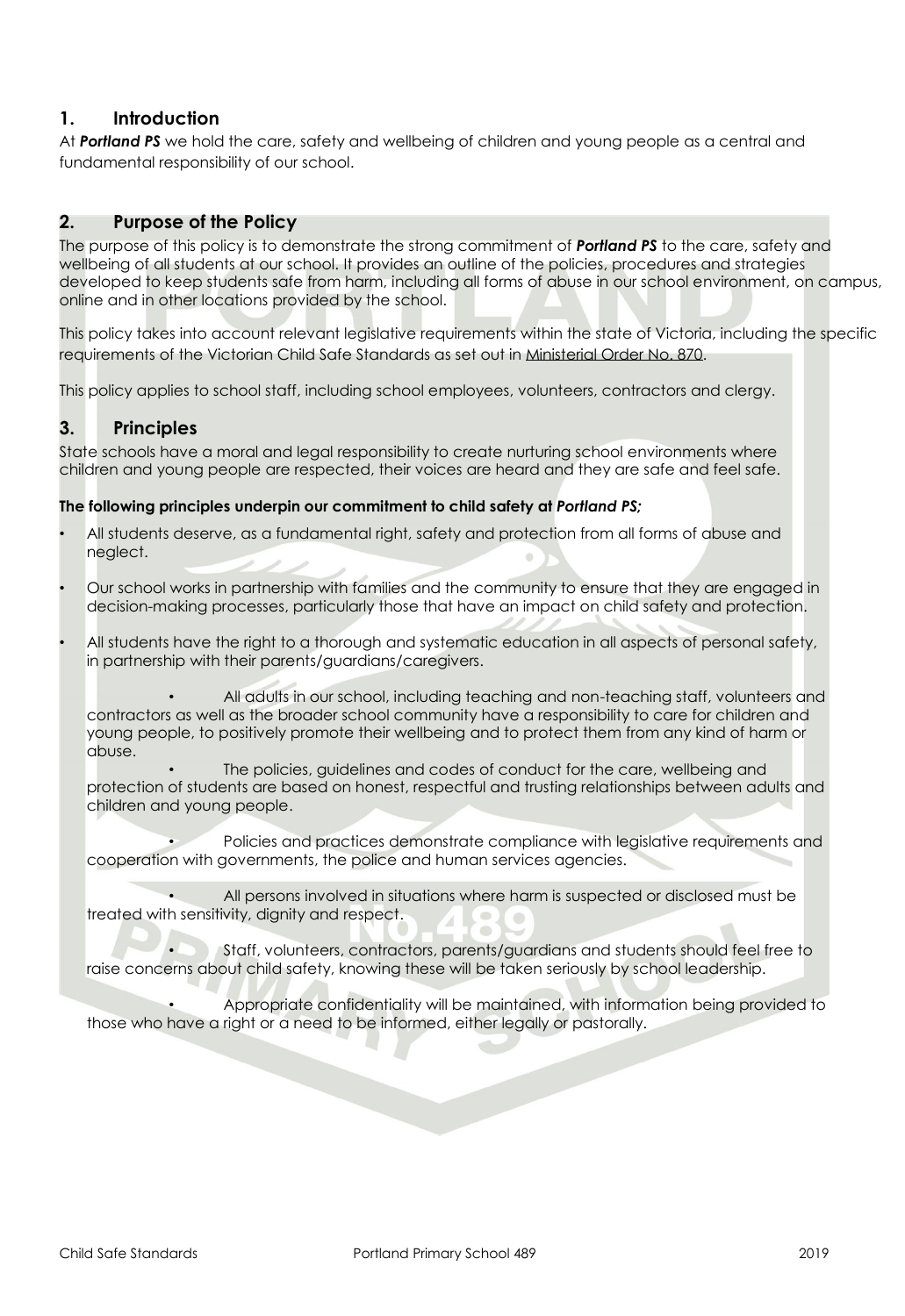#### <span id="page-5-0"></span>**4. Definitions used in this Policy**

**Child:** A child or a young person enrolled as a student at the school.

#### **Child abuse** includes:

- (a) any act committed against a child involving:
	- (i) a sexual offence
	- (ii) an offence under section 49B(2) of the **Crimes Act 1958** (grooming)
- (b) the infliction, on a child, of:
	- (i) physical violence
	- (ii) serious emotional or psychological harm
- (c) serious neglect of a child. [\(Ministerial Order No. 870\)](http://www.gazette.vic.gov.au/gazette/Gazettes2016/GG2016S002.pdf)

**Child safety** encompasses matters related to protecting all children from child abuse, managing the risk of child abuse, providing support to a child at risk of child abuse, and responding to incidents or allegations of child abuse. [\(Ministerial Order No. 870\)](http://www.gazette.vic.gov.au/gazette/Gazettes2016/GG2016S002.pdf)

**Child neglect**: The failure by a parent or caregiver to provide a child (where they are in a position to do so) with the conditions that are culturally accepted as being essential for their physical and emotional development and wellbeing. [\(Safe Schools Hub\)](http://safeschoolshub.edu.au/resources-and-help/Glossary)

**Child physical abuse:** Generally, child physical abuse refers to the non-accidental use of physical force against a child that results in harm to the child. Physically abusive behaviours include shoving, hitting, slapping, shaking, throwing, punching, kicking, biting, burning, strangling and poisoning. The fabrication or induction of an illness by a parent or carer (previously known as Munchausen syndrome by proxy) is also considered physically abusive behaviour. [\(Safe Schools Hub\)](http://safeschoolshub.edu.au/resources-and-help/Glossary)

**Child protection:** Statutory services designed to protect children who are at risk of serious harm. [\(Safe](http://safeschoolshub.edu.au/resources-and-help/Glossary)  [Schools Hub\)](http://safeschoolshub.edu.au/resources-and-help/Glossary)

**Child sexual abuse:** Any sexual activity between a child under the age of consent (16) and an adult or older person (i.e. a person five or more years older than the victim) is child sexual abuse. Child sexual abuse can also be:

- any sexual behaviour between a child and an adult in a position of power or authority over them (e.g. a teacher); the age of consent laws do not apply in such instances due to the strong imbalance of power that exists between young people and authority figures, as well as the breaching of both personal and public trust that occurs when professional boundaries are violated
- any sexual behaviour between a child and an adult family member, regardless of issues of consent, equality or coercion
- sexual activity between peers that is non-consensual or involves the use of power or coercion
- non-consensual sexual activity between minors (e.g. a 14-year-old and an 11-year-old), or any sexual behaviour between a child and another child or adolescent who, due to their age or stage of development, is in a position of power, trust or responsibility over the victim. Sexual activity between adolescents at a similar developmental level is not considered abuse. [\(Safe Schools Hub\)](http://safeschoolshub.edu.au/resources-and-help/Glossary)

**Mandatory Reporting:** The legal requirement to report suspected cases of child abuse and neglect is known as mandatory reporting. Mandated persons include teachers, nurses, police, psychologists, psychiatrists and medical practitioners. [\(Safe Schools Hub\)](http://safeschoolshub.edu.au/resources-and-help/Glossary)

**Reasonable Belief**: When staff are concerned about the safety and wellbeing of a child or young person, they must assess that concern to determine if a report should be made to the relevant agency. This process of considering all relevant information and observations is known as forming a 'reasonable belief'. A 'reasonable belief' or a 'belief on reasonable grounds' is not the same as having proof but is more than mere rumour or speculation. A 'reasonable belief' is formed if a reasonable person in the same position would have formed the belief on the same grounds.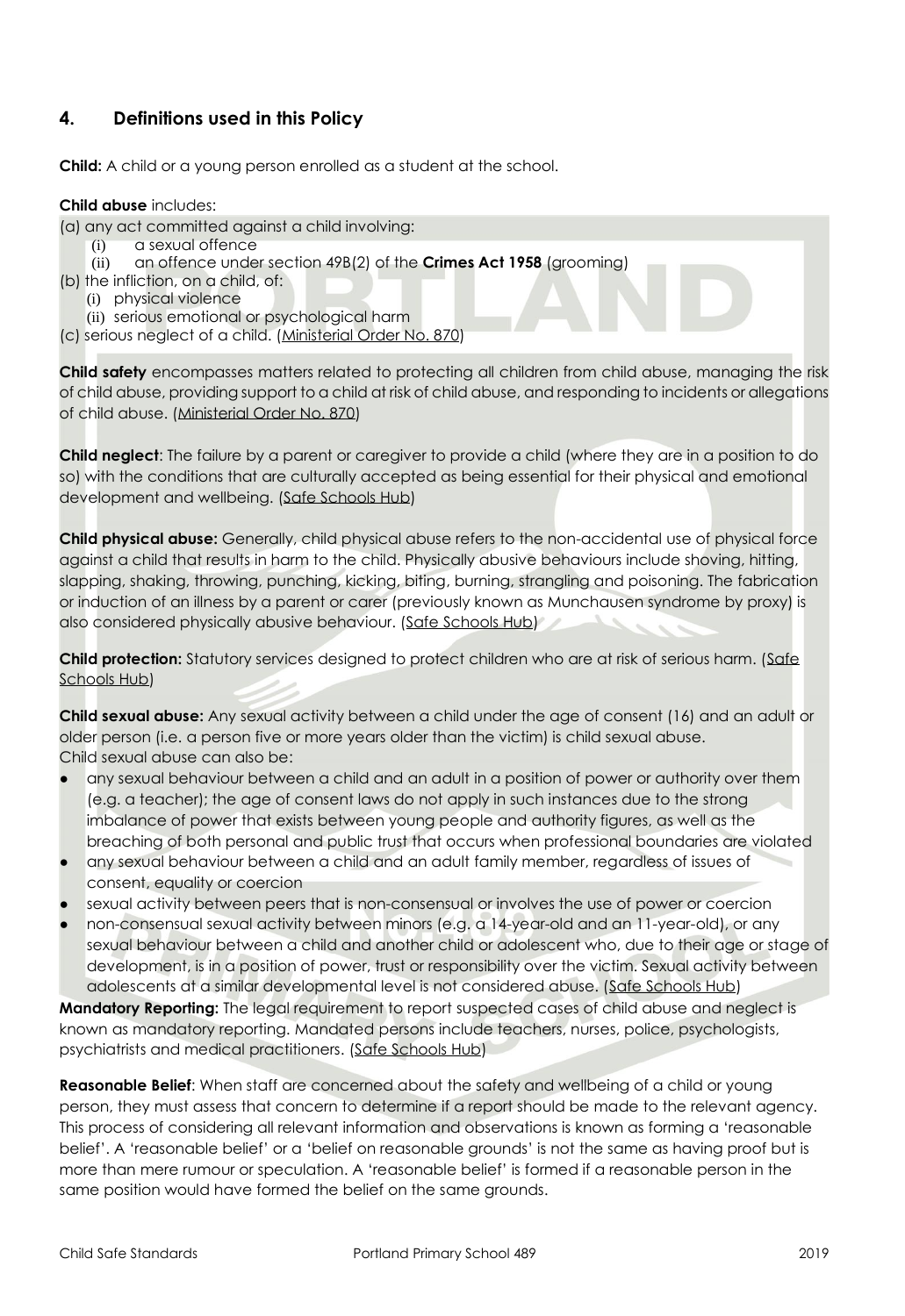**School environment** means any physical or virtual place made available or authorised by the school governing authority for use by a child during or outside school hours, including:

(a) a campus of the school

(b) other locations provided by the school for a child's use (including, without limitation, locations used for school camps, sporting events, excursions, competitions, and other events). [\(Ministerial](http://www.gazette.vic.gov.au/gazette/Gazettes2016/GG2016S002.pdf)  [Order No. 870\)](http://www.gazette.vic.gov.au/gazette/Gazettes2016/GG2016S002.pdf)

**School staff** means an individual working in a school environment who is**:**

- (a) directly engaged or employed by a school governing authority
- (b) a volunteer or a contracted service provider (whether or not a body corporate or any other person is an intermediary) [\(Ministerial Order No. 870\)](http://www.gazette.vic.gov.au/gazette/Gazettes2016/GG2016S002.pdf)

#### **5. Policy Commitments**

All students enrolled at *Portland PS* have the right to feel safe and be safe. The wellbeing of children in our care will always be our first priority and we do not and will not tolerate child abuse. We aim to create a child-safe and child-friendly environment where children are free to enjoy life to the full without any concern for their safety. There is particular attention paid to the most vulnerable children, including Aboriginal and Torres Strait Islander children, children from culturally and/or linguistically diverse backgrounds, and children with a disability.

#### **Our commitment to our students**

- (a) We commit to the safety and wellbeing of all children and young people enrolled in our school.
- (b) We commit to providing children and young people with positive and nurturing experiences.
- (c) We commit to listening to children and young people and empowering them by taking their views seriously, and addressing any concerns that they raise with us.
- (d) We commit to taking action to ensure that children and young people are protected from abuse or harm.
- (e) We commit to teaching children and young people the necessary skills and knowledge to understand and maintain their personal safety and wellbeing.
- (f) We commit to seeking input and feedback from students regarding the creation of a safe school environment.

#### **Our commitment to parents and guardians**

- (a) We commit to communicating honestly and openly with parents and carers about the wellbeing and safety of their children.
- (b) We commit to engaging with, and listening to, the views of parents and carers about our childsafety practice, policies and procedures.
- (c) We commit to transparency in our decision-making with parents and carers where it will not compromise the safety of children or young people.
- (d) We commit to acknowledging the cultural diversity of students and families, and being sensitive to how this may impact on student safety issues.
- (e) We commit to continuously reviewing and improving our systems to protect children from abuse.

#### **Our commitment to our school staff (school employees, volunteers and contractors.)**

- (a) We commit to providing all *Portland PS* staff with the necessary support to enable them to fulfil their roles. This will include regular and appropriate learning opportunities.
- (b) We commit to providing regular opportunities to clarify and confirm policy and procedures in relation to child safety and young people's protection and wellbeing. This will include annual training in the principles and intent of the Child Safety Policy and Child Safety Code of Conduct, and staff responsibilities to report concerns.
- (c) We commit to listening to all concerns voiced by *Portland PS* staff, volunteers, and contractors about keeping children and young people safe from harm.
- (d) We commit to providing opportunities for *Portland PS* school employees, volunteers and contractors to receive formal debriefing and counselling arising from incidents of the abuse of a child or young person.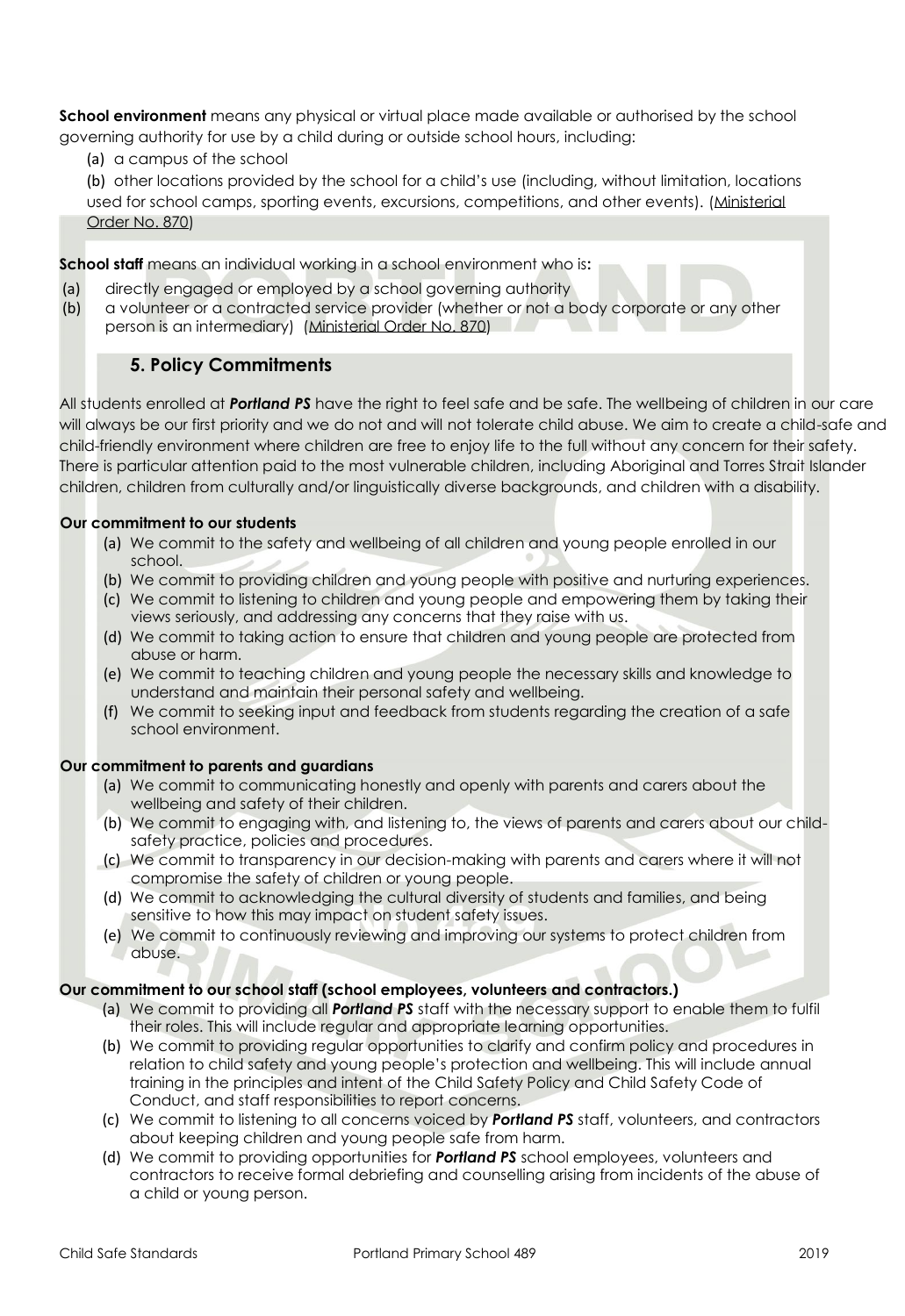#### **6. Responsibilities and Organisational Arrangements**

<span id="page-7-0"></span>Everyone employed or volunteering at *Portland PS* has a responsibility to understand the important and specific role he/she plays individually and collectively to ensure that the wellbeing and safety of all students is at the forefront of all they do and every decision they make.

The school has allocated roles and responsibilities for child safety as follows:

#### <span id="page-7-1"></span>**6.1 Guide to Responsibilities of School Leadership**

The principal, the school governing authority and school leaders at *Portland PS* recognise their particular responsibility to ensure the development of preventative and proactive strategies that promote a culture of openness, awareness of and shared responsibility for child safety. Responsibilities include:

- creating an environment for children and young people to be safe and to feel safe
- upholding high principles and standards for all staff, volunteers, and contractors
- promoting models of behaviour between adults and children and young people based on mutual respect and consideration
- ensuring thorough and rigorous practices are applied in the recruitment, screening and ongoing professional learning of staff
- ensuring that school personnel have regular and appropriate learning to develop their knowledge of, openness to and ability to address child safety matters
- providing regular opportunities to clarify and confirm legislative obligations, policy and procedures in relation to child and young people's protection and wellbeing
- ensuring the school meets the specific requirements of the Victorian Child Safe Standards as set out in [Ministerial Order No. 870.](http://www.gazette.vic.gov.au/gazette/Gazettes2016/GG2016S002.pdf)

#### <span id="page-7-2"></span>**6.2 Guide to Responsibilities of School Staff**

Responsibilities of school staff (school employees, volunteers and contractors) include:

- treating children and young people with dignity and respect, acting with propriety, providing a duty of care, and protecting children and young people in their care
- following the legislative and internal school processes in the course of their work, if they form a reasonable belief that a child or young person has been or is being abused or neglected
- providing a physically and psychologically safe environment where the wellbeing of children and young people is nurtured
- undertaking regular training and education in order to understand their individual responsibilities in relation to child safety and the wellbeing of children and young people
- assisting children and young people to develop positive, responsible and caring attitudes and behaviours which recognise the rights of all people to be safe and free from abuse
- following the school's Child Safety Code of Conduct.

#### <span id="page-7-3"></span>**7. Expectation of our School Staff – Child Safety Code of Conduct**

<span id="page-7-4"></span>At *Portland PS* community level, we expect school employees, volunteers and contractors to proactively ensure the safety of students at all times and to take appropriate action if there are concerns about the safety of any child at the school. All school staff must remain familiar with the relevant laws, the code of conduct, and policies and procedures in relation to child protection and to comply with all requirements. We have developed a Child Safety Code of Conduct , which recognises the critical role that school staff play in protecting the students in our care and establishes clear expectations of school employees, volunteers and contractors for appropriate behaviour with children in order to safeguard them against abuse and or neglect.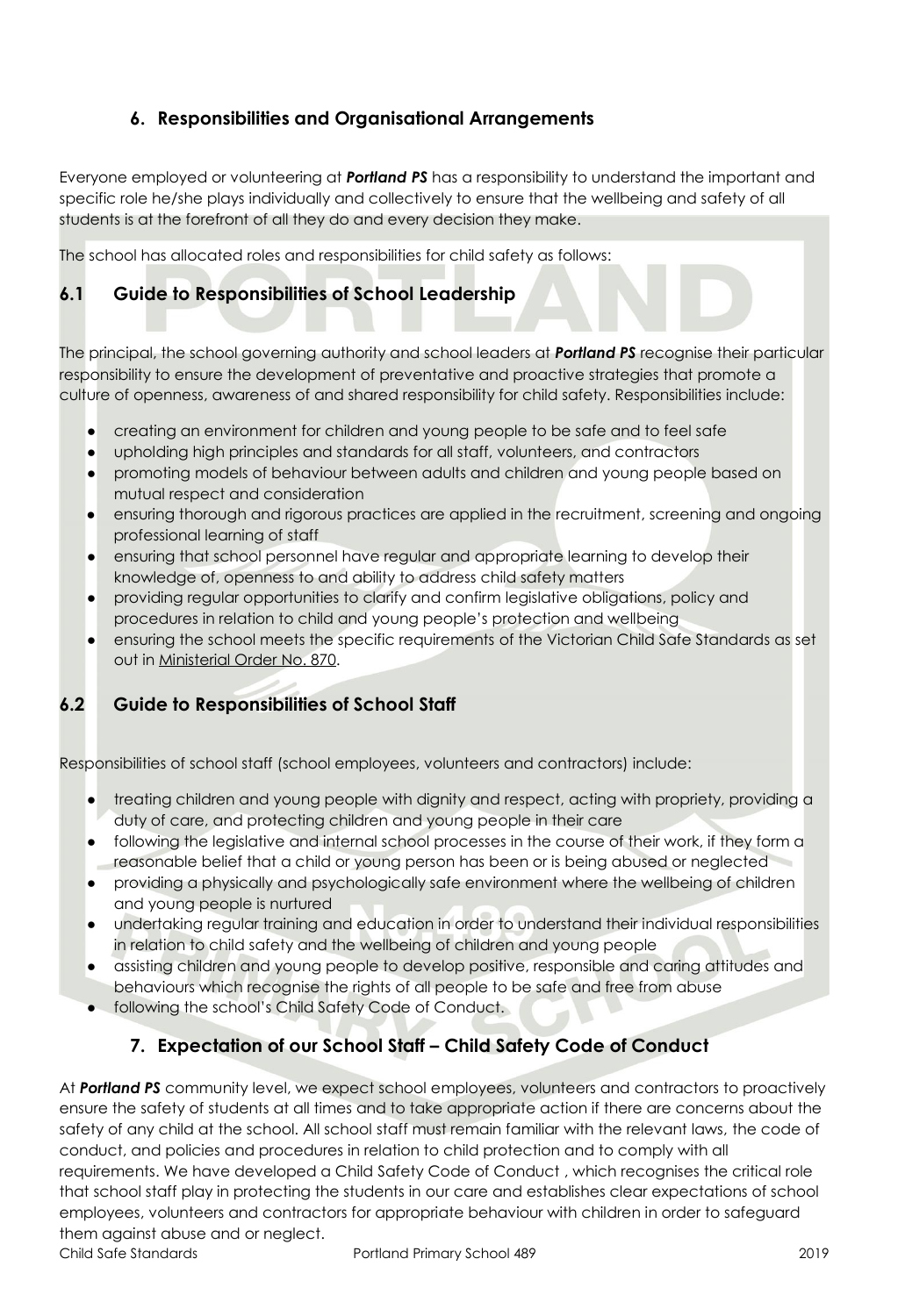Our Code also protects school staff through clarification of acceptable and unacceptable behaviour. (See Standard 3 for Child Safe- Code Of Conduct)

#### **8. Student Safety and Participation**

<span id="page-8-0"></span>At *Portland PS* we actively encourage all students to openly express their views and feel comfortable about giving voice to the things that are important to them.

We teach students about what they can do if they feel unsafe and enable them to understand, identify, discuss and report on child safety. We listen to and act on any concerns students, or their parents or carers, raise with us.

#### <span id="page-8-1"></span>**9. Reporting and Responding**

Our school records any child safety complaints, disclosures or breaches of the Child Safety Code of Conduct, and stores the records in accordance with security and privacy requirements. Our school complies with legal obligations that relate to managing the risk of child abuse under the *Children, Youth and Families Act 2005* (Vic.), the *Crimes Act 1958* (Vic.) and the recommendations of the *[Betrayal of](http://www.parliament.vic.gov.au/fcdc/article/1788)  [Trust](http://www.parliament.vic.gov.au/fcdc/article/1788)* report.

Child protection reporting obligations fall under separate pieces of legislation with differing reporting requirements.

Our school's **Mandatory Reporting Policy (Appendix A)** sets out the actions required under the relevant legislation when there is a reasonable belief that a child at our school is in need of protection or a criminal offence has been committed, and provides guidance and procedures on how to make a report.

Our policy assists staff, volunteers and families to:

• identify the indicators of a child or young person who may be in need of protection

////

- understand how a 'reasonable belief' is formed
- make a report of a child or young person who may be in need of protection
- comply with mandatory reporting obligations under child protection law and their legal obligations relating to criminal child abuse and grooming under criminal law.

Our school has also established internal processes to ensure that appropriate action is taken to respond to concerns about the wellbeing and/or safety of a student.

#### <span id="page-8-2"></span>**10. Screening and Recruitment of School Staff**

**Portland PS** will apply thorough and rigorous screening processes in the recruitment of employees and volunteers involved in child-connected work. Our commitment to child safety and our screening requirements are included in all advertisements for such employee, contractor and volunteer positions, and all applicants are provided with copies of the school's Child Safety Code of Conduct and the Child Safety Policy.

When recruiting and selecting employees, contractors and volunteers involved in child-connected work, we make all reasonable efforts to:

- confirm the applicant's Working with Children Check and National Police Check status and/or professional registration (as relevant)
- obtain proof of personal identity and any professional or other qualifications
- verify the applicant's history of work involving children
- obtain references that address the applicant's suitability for the job and working with children.

We have processes for monitoring and assessing the continuing suitability of school staff to work with children, including regular reviews of the status of Working with Children Checks and staff professional registration requirements such as Victorian Institute of Teaching (VIT) registration.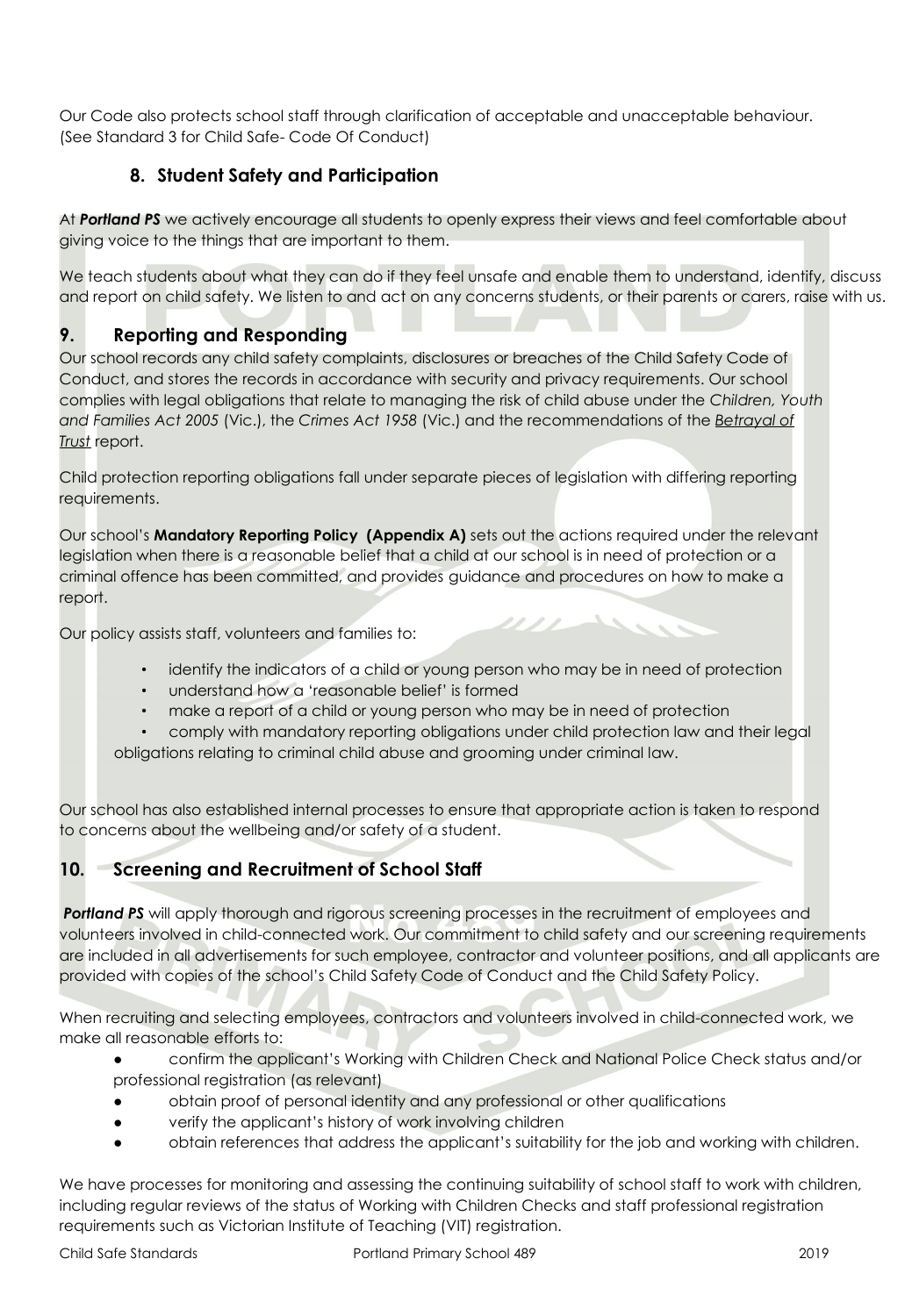#### <span id="page-9-0"></span>**11. Child Safety – Education and Training for School Staff**

**Portland PS** provides employees and volunteers with regular and appropriate opportunities to develop their knowledge of, openness to and ability to address child safety matters. This includes induction, ongoing training and professional learning to ensure that everyone understands their professional and legal obligations and responsibilities, and the procedures for reporting suspicion of child abuse and neglect.

All staff at Portland PS will complete the Department of Education and Training Mandatory Reporting and Other Obligations as outlined at the following website <http://www.elearn.com.au/det/protectingchildren/>

#### <span id="page-9-1"></span>**12. Risk Management**

At *Portland PS* we are committed to proactively and systematically identifying and assessing risks to student safety across our whole school environment, and reducing or eliminating (where possible) all potential sources of harm. We document, implement, monitor and periodically review our risk management strategies for child safety and ensure that the strategies change as needed and as new risks arise.

#### <span id="page-9-2"></span>**13. Relevant Legislation**

- *Children, Youth and Families Act 2005* (Vic.)
- *Working with Children Act 2005* (Vic.)
- *Education and Training Reform Act 2006* (Vic.)
- *Equal Opportunity Act 2010* (Vic.)
- *Privacy Act 1988* (Cth)
- *Crimes Act 1958* (Vic.) Three new criminal offences have been introduced under this Act:
	- a) **[Failure to disclose offence:](http://www.justice.vic.gov.au/home/safer%2Bcommunities/protecting%2Bchildren%2Band%2Bfamilies/failure%2Bto%2Bdisclose%2Boffence)** Any adult who forms a reasonable belief that a sexual offence has been committed by an adult against a child under 16 has an obligation to report that information to police. Failure to disclose the information to police is a criminal offence.
	- b) **[Failure to protect offence:](http://www.cecv.catholic.edu.au/http:/www.justice.vic.gov.au/home/safer%2Bcommunities/protecting%2Bchildren%2Band%2Bfamilies/failure%2Bto%2Bprotect%2Boffence)** The offence will apply where there is a substantial risk that a child under the age of 16 under the care, supervision or authority of a relevant organisation will become a victim of a sexual offence committed by an adult associated with that organisation. A person in a position of authority in the organisation will commit the offence if they know of the risk of abuse and have the power or responsibility to reduce or remove the risk, but negligently fail to do so.
	- i) **[Grooming offence:](http://www.justice.vic.gov.au/home/safer%2Bcommunities/protecting%2Bchildren%2Band%2Bfamilies/grooming%2Boffence)** This offence targets predatory conduct designed to facilitate later sexual activity with a child. Grooming can be conducted in person or online, for example via interaction through social media, web forums and emails.

HOO

#### <span id="page-9-3"></span>**14. Related Policies**

#### <span id="page-9-4"></span>**14.1Department of Education Policies**

- [Policy 2.2: Guidelines Relating to the Employment of Staff](http://www.cem.edu.au/publications-policies/policy/policy-2.2-guidelines-employment-of-staff/) (currently under review)
- [Policy 2.19: Child Protection](http://www.cem.edu.au/publications-policies/policy/policy-2.19-child-protection-repoting-obligations/)  Reporting Obligations
- Policy 2.19a: School Guidelines –[Police and DHHS Interview Protocols](http://www.cem.edu.au/publications-policies/policy/policy-2.19a-police-and-dhhs-interview-protocols/)
- Ministerial Order 199
- Mandatory Reporting

#### <span id="page-9-5"></span>**14.2 School Policies**

- Mandatory Reporting Policy **(Appendix A)**
	- Student Engagement/ Welfare Policy **(Appendix B)**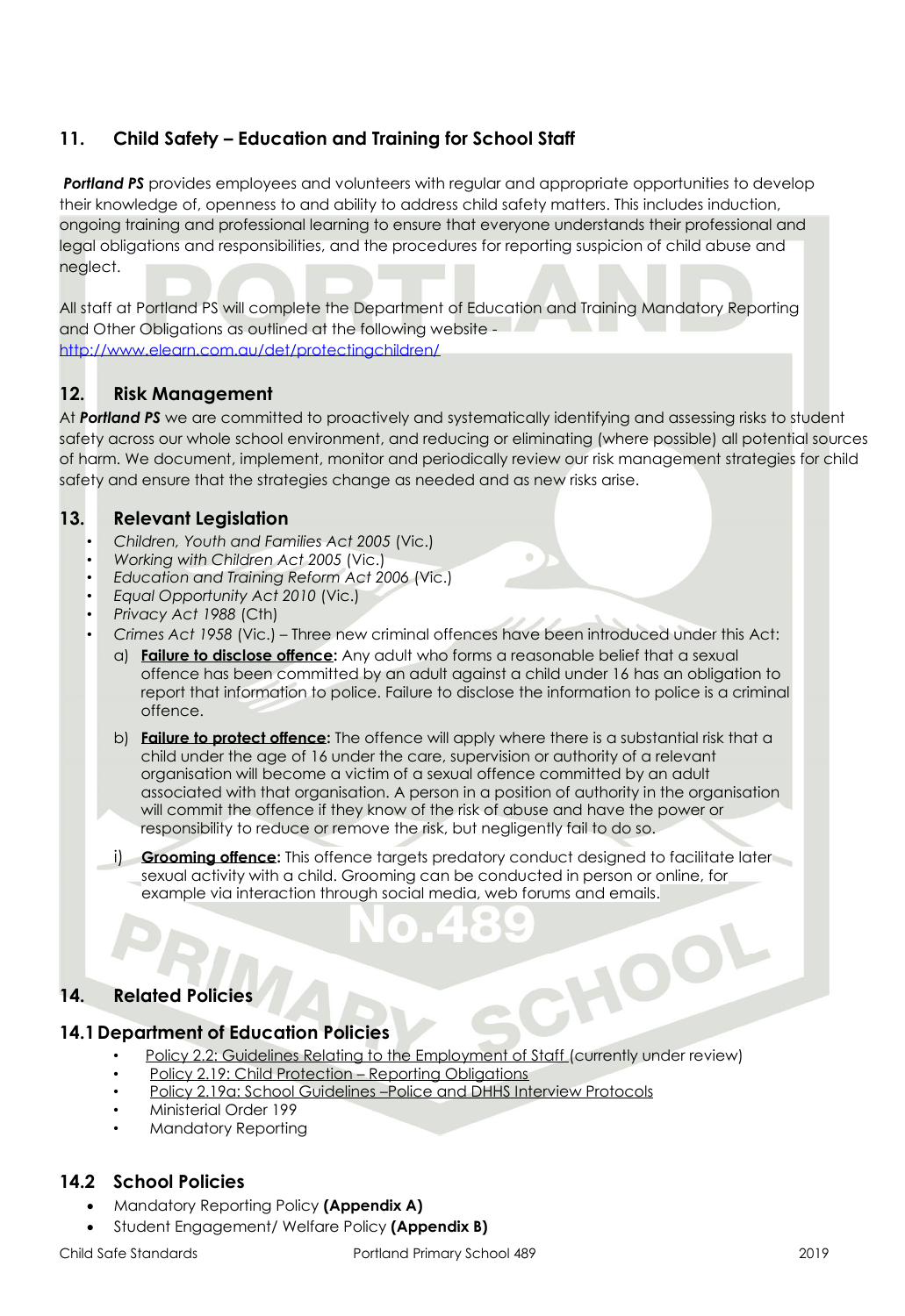- Complaint Policy **(Appendix C)**
- Working With Children Policy **(Appendix D)**
- Duty Of Care Policy **(Appendix E)**
- Bullying and Harassment Policy **(Appendix F)**
- ICT Acceptable Use Policy **(Appendix G)**
- Incident Management Policy **(Appendix H)**
- On Site Supervision of Students Policy **(Appendix I)**

#### <span id="page-10-0"></span>**15. Breach of Policy**

Where an **employee** is suspected of breaching any obligation, duty or responsibility within this Policy, **Portland PS** may start the process under Complaints, Misconduct and Unsatisfactory Performance guidelines for managing employment concerns. This may result in disciplinary consequences.

Where the **principal** is suspected of breaching any obligation, duty or responsibility within this policy, the concerned party is advised to contact the Regional Director. Relevant notification should also be made to the Department of Education and Training.

Where any **other member of the school community** is suspected of breaching any obligation, duty or responsibility within this policy, the school is to take appropriate action.

#### <span id="page-10-1"></span>**16. Review of this Child Safety Policy**

At *Portland PS* we are committed to continuous improvement of our child safety systems and practices. We intend this policy to be a dynamic document that will be regularly reviewed to ensure it is working in practice and updated to accommodate changes in legislation or circumstance.

We will maintain a history of updates to the policy.

#### **History of Updates to Policy**

| Date | Comment (e.g. major review, minor review) |  |
|------|-------------------------------------------|--|
|      |                                           |  |
|      |                                           |  |
|      |                                           |  |

#### <span id="page-10-2"></span>**17. References**

Responding to allegations of student sexual assault

[www.education.vic.gov.au/school/principals/spag/safety/Pages/sexualassault.aspx#1](http://www.education.vic.gov.au/school/principals/spag/safety/Pages/sexualassault.aspx#1)

#### Government Schools Website: [www.education.vic.gov.au/childhood/providers/regulation/Pages/childsafestandards](http://www.education.vic.gov.au/childhood/providers/regulation/Pages/childsafestandards)

Safe Schools Hub 2014, *[National Safe Schools Framework Glossary](http://safeschoolshub.edu.au/resources-and-help/Glossary)*, Australian Government Department of Education and Training.

State of Victoria 2016, *[Child Safe Standards](http://www.gazette.vic.gov.au/gazette/Gazettes2016/GG2016S002.pdf) – Managing the Risk of Child Abuse in Schools: Ministerial Order No. 870*, Education & Training Reform Act 2006, Victorian Government Gazette No. S2. Victorian Government Department of Justice 2016, *[Betrayal of Trust Implementation](http://www.justice.vic.gov.au/home/safer+communities/protecting+children+and+families/betrayal+of+trust+implementation)*.

Victorian Institute of Teaching For Victorian Teaching Profession Codes of Conduct and Ethics and information about employee responsibilities to report action against registered teachers in response to allegations and concerns about registered teachers.

Child Safe Standards Portland Primary School 489 2019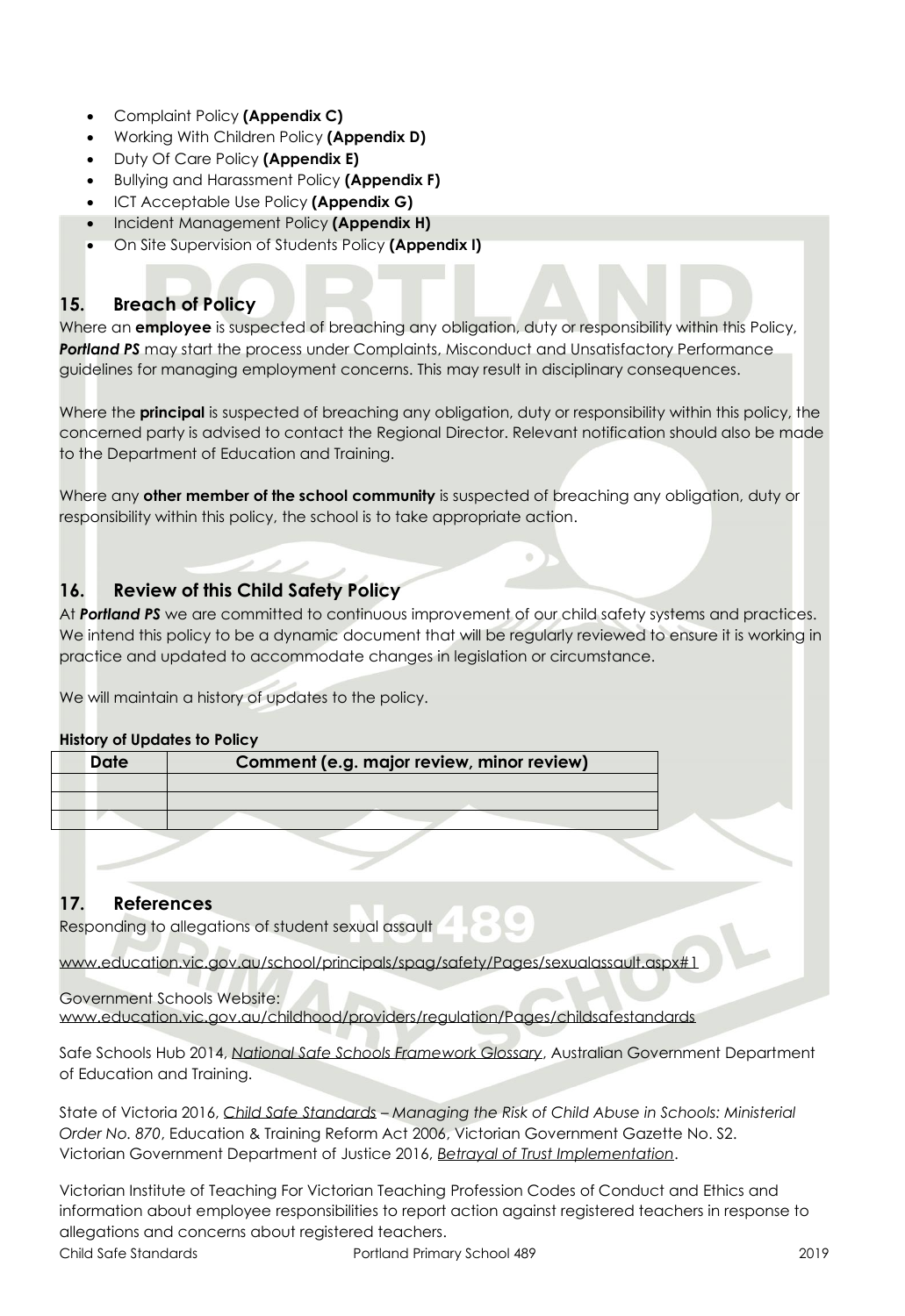# **Standard Three- A Code of Conduct that establishes clear expectations for appropriate behaviour with children.**

PORTLA

# **Portland Primary School**

PRIMA



No.489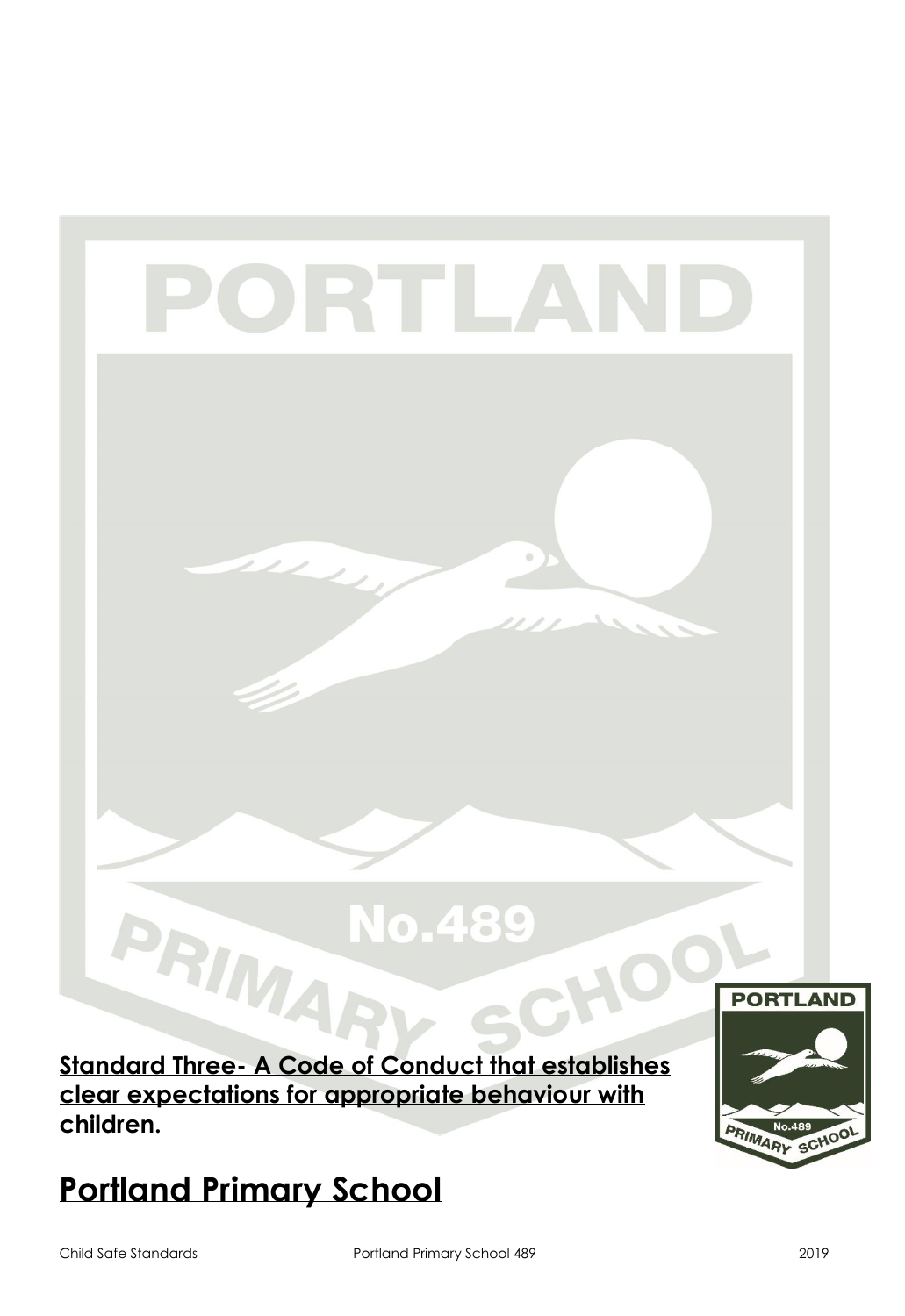# **Child Safe - Code of Conduct**

Portland Primary School is committed to the safety and wellbeing of children and young people. Our school community recognises the importance of, and a responsibility for, ensuring our school is a safe, supportive and enriching environment which respects and fosters the dignity and self-esteem of children and young people, and enables them to thrive in their learning and development.

This Code of Conduct aims to protect children and reduce any opportunities for child abuse or harm to occur. It also assists in understanding how to avoid or better manage risky behaviours and situations. It is intended to complement child protection legislation, Department policy, school policies and procedures and professional standards, codes or ethics as these apply to staff and other personnel.

The Principal and school leaders of Portland Primary School will support implementation and monitoring of the Code of Conduct, and will plan, implement and monitor arrangements to provide inclusive, safe and orderly schools and other learning environments. The Principal and school leaders of Portland Primary School will also provide information and support to enable the Code of Conduct to operate effectively.

All staff, contractors, volunteers and any other member of the school community involved in child-related work are required to comply with the Code of Conduct by observing expectations for appropriate behaviour below. The Code of Conduct applies in all school situations, including school camps and in the use of digital technology and social media.

#### **Acceptable behaviours**

As staff, volunteers, contractors, and any other member of the school community involved in child-related work individually, we are responsible for supporting and promoting the safety of children by:

- upholding the school's statement of commitment to child safety at all times
- treating students and families in the school community with respect both within the school environment and outside the school environment as part of normal social and community activities.
- listening and responding to the views and concerns of students, particularly if they are telling you that they or another child has been abused or that they are worried about their safety/the safety of another child
- promoting the cultural safety, participation and empowerment of Aboriginal and Torres Strait Islander students
- promoting the cultural safety, participation and empowerment of students with culturally and/or linguistically diverse backgrounds
- promoting the safety, participation and empowerment of students with a disability
- reporting any allegations of child abuse or other child safety concerns to the school's leadership
- understanding and complying with all reporting or disclosure obligations (including mandatory reporting) as they relate to protecting children from harm or abuse.
- if child abuse is suspected, ensuring as quickly as possible that the student(s) are safe and protected from harm.

#### **Unacceptable behaviours**

As staff, volunteers, contractors, and any other member of the school community involved in child-related work we must not:

- ignore or disregard any concerns, suspicions or disclosures of child abuse
- develop a relationship with any student that could be seen as favouritism or amount to 'grooming' behaviour (for example, offering gifts)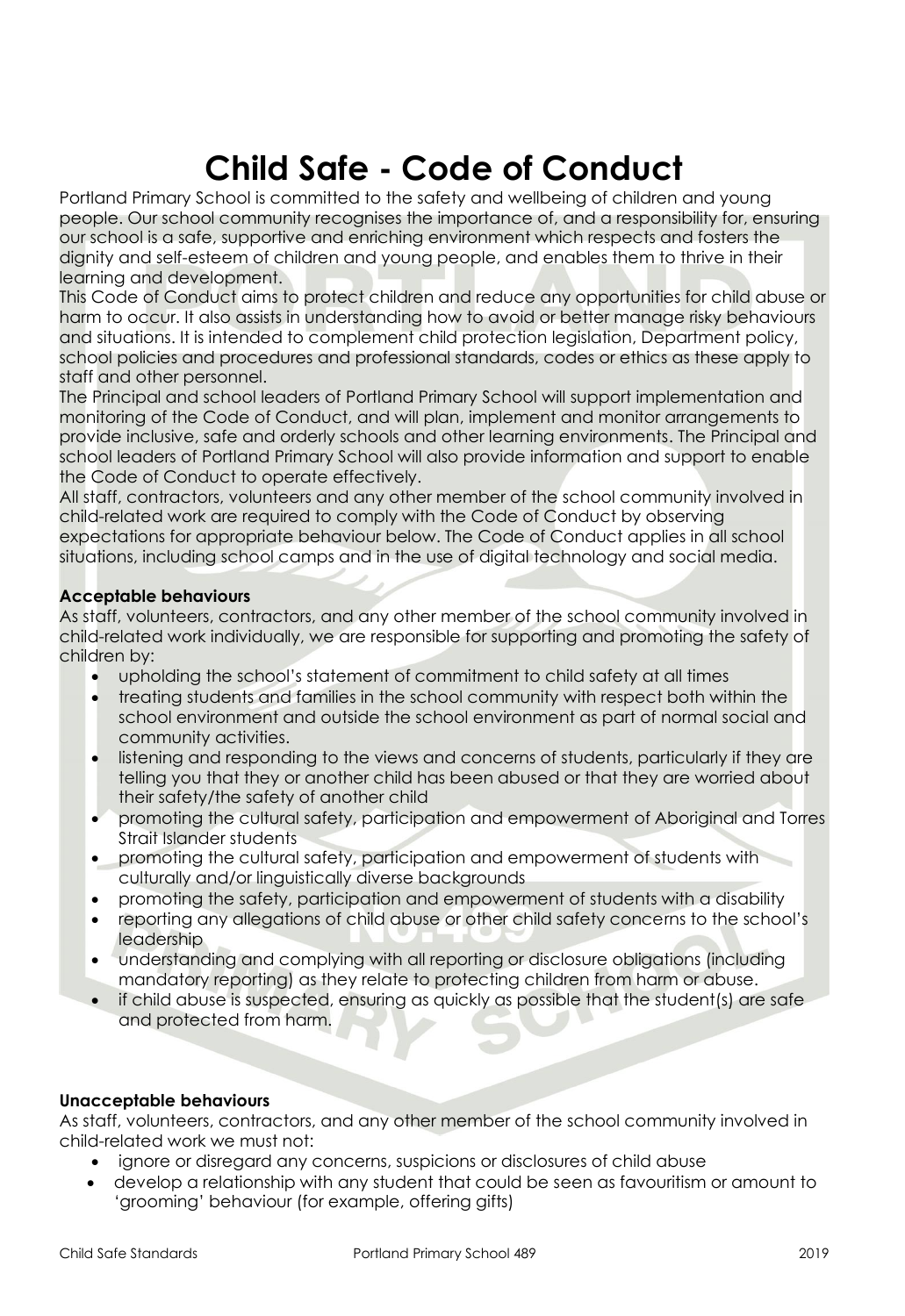- exhibit behaviours or engage in activities with students which may be interpreted as abusive and not justified by the educational, therapeutic, or service delivery context
- ignore behaviours by other adults towards students when they appear to be overly familiar or inappropriate
- discuss content of an intimate nature or use sexual innuendo with students, except where it occurs relevantly in the context of parental guidance, delivering the education curriculum or a therapeutic setting
- treat a child unfavourably because of their disability, age, gender, race, culture, vulnerability, sexuality or ethnicity.
- communicate directly with a student through personal or private contact channels (including by social media, email, instant messaging, texting etc) except where that communication is reasonable in all the circumstances, related to school work or extracurricular activities or where there is a safety concern or other urgent matter
- photograph or video a child in a school environment except in accordance with school policy or where required for duty of care purposes
- in the school environment or at other school events where students are present, consume alcohol contrary to school policy or take illicit drugs under any circumstances.

This Code of Conduct was endorsed/approved by the Portland PS, School Council on ………………………..for review if legislative or other changes require in the interim or no later than December 2019.

### **Standard Four- School Staff selection, supervision and management practices for a child-safe environment.**

RIMA

**Position descriptions for all new positions advertised from 1st August, 2016 to include the standard 'Child Safe Environments' clause as provided in the 'Recruitment in Schools' Guide. Please see the 'Background' information below.** 

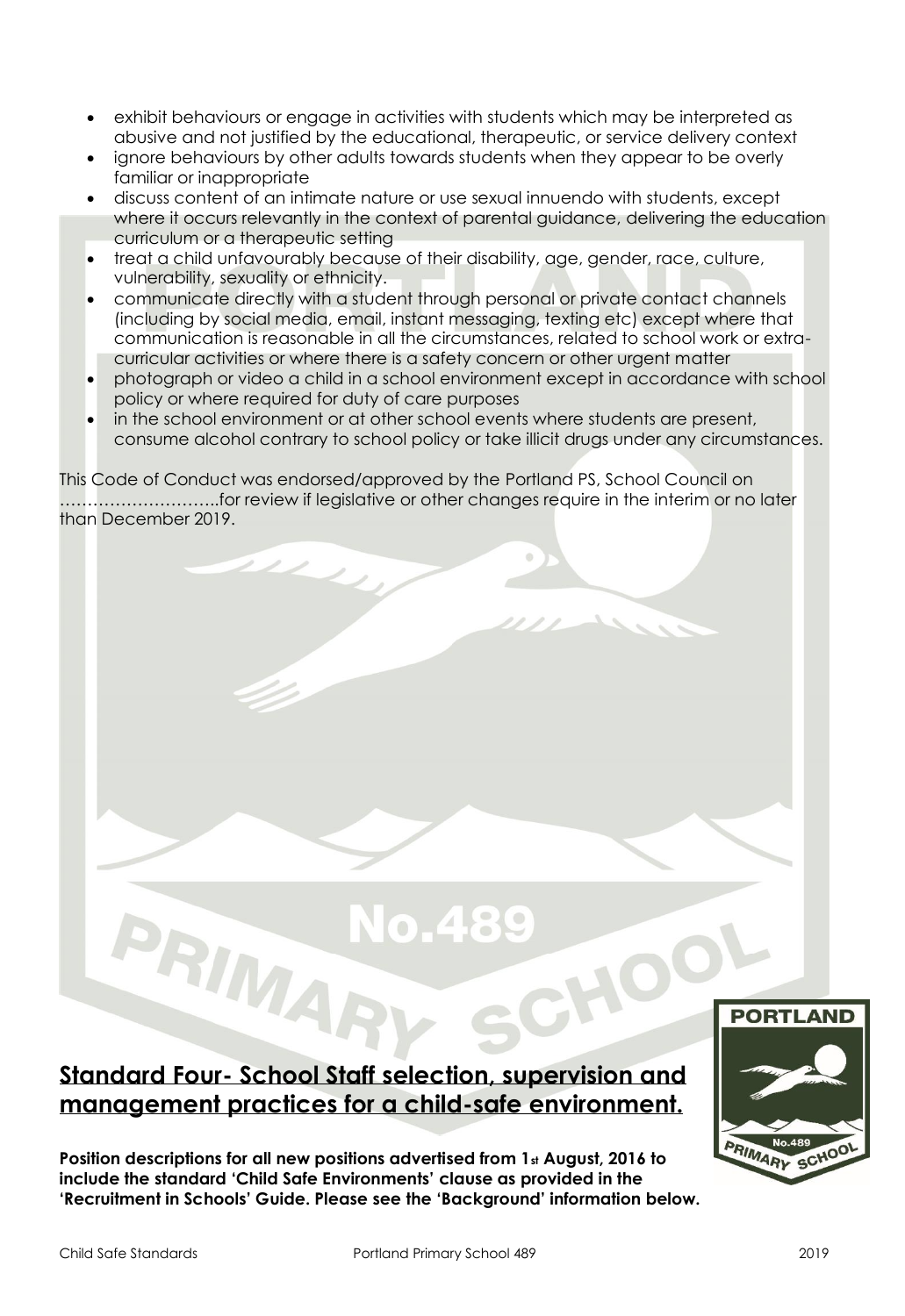#### **BACKGROUND**

On 26 November 2015, the Victorian Parliament passed the Child Wellbeing and Safety Amendment (Child Safe Standards) Bill 2015 to introduce seven child safe standards (the Standards) into law. The Standards apply to all organisations involved in child-related work in Victoria.

Ministerial Order No. 870 provides the framework for how schools will be required to comply with the Standards. Overall responsibility for ensuring compliance rests with the Victorian Registration and Qualifications Authority (VRQA).

The Ministerial Order specifies the following requirements for schools regarding Standard 4: 1. Each job or category of jobs for school staff that involves child connected work must have a clear statement that sets out:

a) the job's requirements, duties and responsibilities regarding child safety; and

b) the job occupant's essential or relevant qualifications, experience and attributes in relation to child safety.

2. All applicants for jobs that involve child connected work for the school must be informed about the school's child safety practices (including the code of conduct).

3. In accordance with any applicable legal requirement or school policy, the school must make reasonable efforts to gather, verify and record the following information about a person whom it proposes to engage to perform child connected work:

a) Working with Children Check status, or similar check;

b) proof of personal identity and any professional or other qualifications;

c) the person's history of work involving children; and

PRIMAR

d) references that address the person's suitability for the job and working with children. 4. The school need not comply with the requirements in step (3) above if it has already made reasonable efforts to gather, verify and record the information set out in steps (3)(a) to (3)(d), above about a particular individual within the previous 12 months.

5. The school must ensure that appropriate supervision or support arrangements are in place in relation to:

a) the induction of new school staff into the school's policies, codes, practices, and procedures governing child safety and child connected work; and

b) monitoring and assessing a job occupant's continuing suitability for child connected work. 6. The school must implement practices that enable the school governing authority to be satisfied that people engaged in child-connected work perform appropriately in relation to child safety.

CHOOL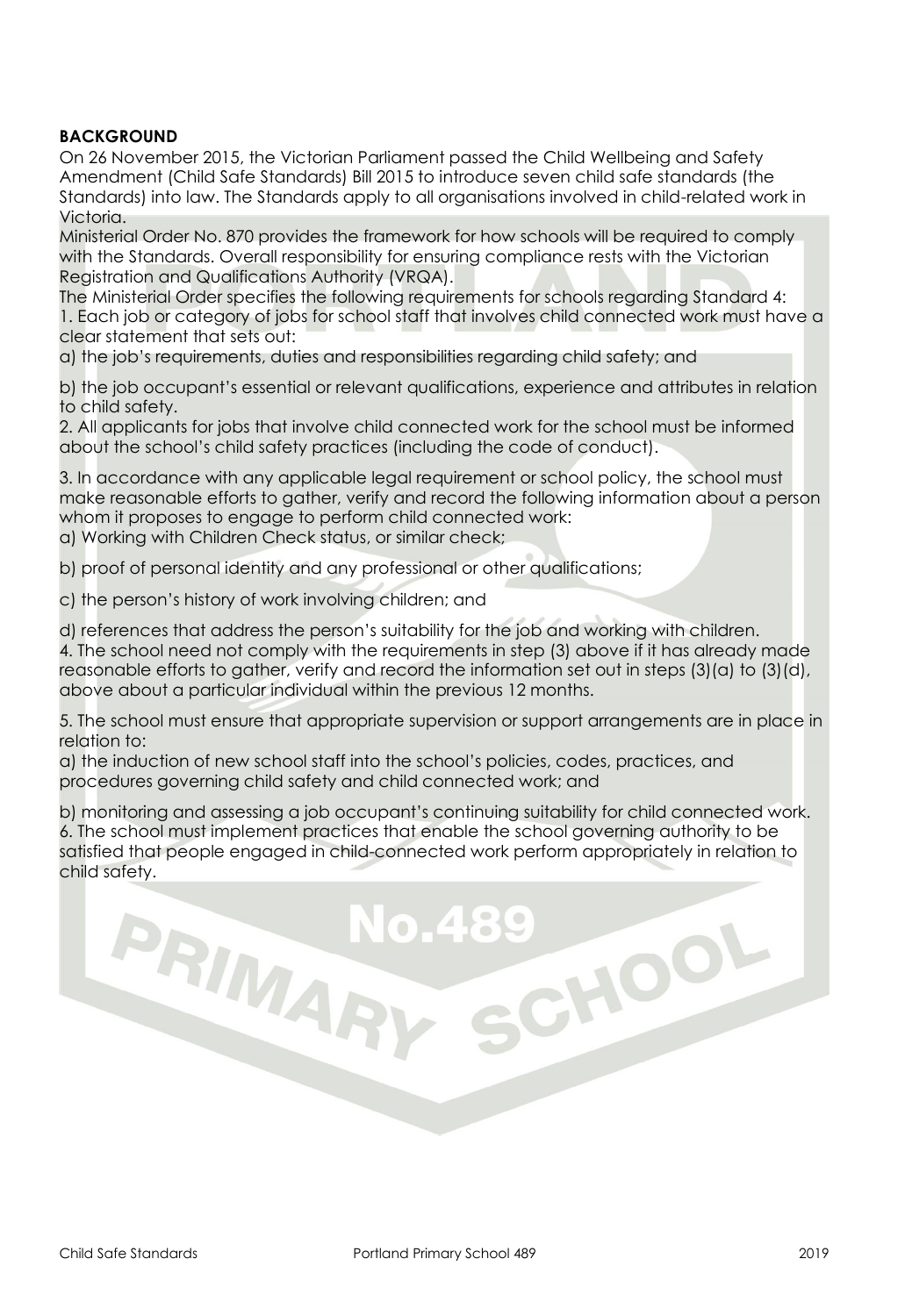Explanatory note: To be 'satisfied', it is not necessary that the school governing authority make each decision about the selection and supervision of school staff engaged in child-connected work. The school governing authority needs to be satisfied about the appropriateness of the school's arrangements that would regulate or guide other people who make such decisions for or on behalf of the school about child safety matters and child-connected work.

#### **IMPLEMENTING CHILD SAFE STANDARD 4- DEPARTMENTAL AND SCHOOL ACTIONS**

The table below outlines the steps to implement the requirements of Standard 4.

| <b>Requirement</b><br>1. Each job or category of<br>jobs for school staff that<br>involves child connected<br>work must have clear<br>statements regarding the<br>child safety requirements of<br>the role and the expectations<br>of the occupant | <b>Departmental Action</b><br>The 'Recruitment in Schools'<br>Guide has been updated and<br>requires that position<br>descriptions for all new positions<br>advertised from 1 August 2016<br>include the following standard<br>'Child safe environments'<br>clause:<br>"Victorian government schools<br>are child safe environments. Our<br>schools actively promote the<br>safety and wellbeing of all<br>students, and all school staff are<br>committed to protecting<br>students from abuse or harm in<br>the school environment in<br>accordance with their legal<br>obligations including the Child<br>Safe Standards. The school's<br>Child Safety Code of Conduct is<br>available on the school's<br>website."<br>. In the near future, position<br>descriptions generated in<br>Recruitment Online (ROL) will be<br>automated to include a<br>standard clause regarding child<br>safety.<br>. The Principal Class Contract of<br>Employment has been updated | <b>School Action</b><br>Ensure that position descriptions<br>for all new positions include the<br>standard 'Child safe<br>environments' clause as<br>provided in the 'Recruitment in<br>Schools' Guide.<br>. For existing staff, the school will<br>promote and embed the Child<br>Safety Code of Conduct in<br>accordance with Standard 3.<br>. Note that the Principal Class<br>Contract of Employment has<br>been updated to include<br>reference to the Standards, and<br>all contracts offered on or after<br>1 August will include the revised<br>wording. |
|----------------------------------------------------------------------------------------------------------------------------------------------------------------------------------------------------------------------------------------------------|-----------------------------------------------------------------------------------------------------------------------------------------------------------------------------------------------------------------------------------------------------------------------------------------------------------------------------------------------------------------------------------------------------------------------------------------------------------------------------------------------------------------------------------------------------------------------------------------------------------------------------------------------------------------------------------------------------------------------------------------------------------------------------------------------------------------------------------------------------------------------------------------------------------------------------------------------------------------------|------------------------------------------------------------------------------------------------------------------------------------------------------------------------------------------------------------------------------------------------------------------------------------------------------------------------------------------------------------------------------------------------------------------------------------------------------------------------------------------------------------------------------------------------------------------|
| DU                                                                                                                                                                                                                                                 | to include the text italicised in<br>the below:<br>- Preamble:<br>The aims of the Department<br>include: " the provision of a<br>child safe environment"<br>- Schedule B - Accountabilities<br>of a principal - Student Support:<br>"Pt 2) Plan, implement and<br>monitor arrangements to ensure<br>the care, safety, security and<br>general well-being of all<br>students in attendance at the<br>school including compliance<br>with the Child Safe Standards "<br>This will apply for future<br>contracts.                                                                                                                                                                                                                                                                                                                                                                                                                                                        |                                                                                                                                                                                                                                                                                                                                                                                                                                                                                                                                                                  |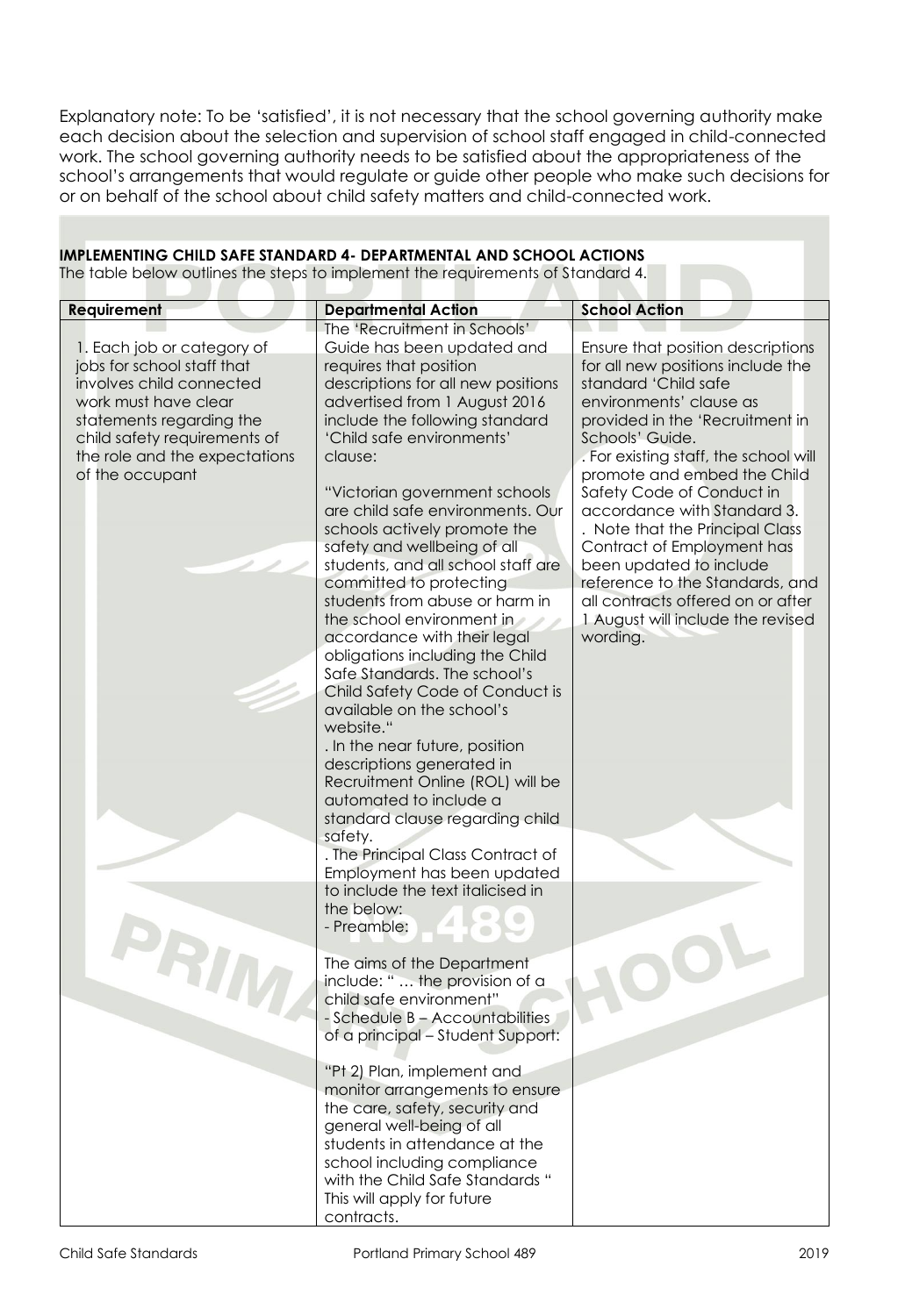| 2. All applicants for jobs that<br>involve child connected work<br>for the school must be informed<br>about the school's child safety<br>practices (including the code of<br>conduct).                                                                               | <b>As Above</b>                                                                                                                                                                                                                                                                 | <b>As Above</b>                                                                                                                                                         |
|----------------------------------------------------------------------------------------------------------------------------------------------------------------------------------------------------------------------------------------------------------------------|---------------------------------------------------------------------------------------------------------------------------------------------------------------------------------------------------------------------------------------------------------------------------------|-------------------------------------------------------------------------------------------------------------------------------------------------------------------------|
| 3. In accordance with any<br>applicable legal requirement or<br>school policy, the school must<br>make reasonable efforts to<br>gather, verify and record the<br>following information about a<br>person whom it proposes to<br>engage to perform child<br>connected | The 'Recruitment in Schools'<br>Guide has been updated to<br>include that, the Principal, prior<br>to an external applicant person<br>commencing employment,<br>must be satisfied that the<br>person:<br>"meets the Child Safe<br>Standards."                                   | Principals implement practices<br>to ensure that they are satisfied<br>an external applicant meets the<br>Child Safe Standards prior to the<br>applicant's employment.  |
| 4. The school need not comply<br>with the requirements in step (3)<br>above if it has already made<br>reasonable efforts to gather,<br>verify and record the<br>information about a particular<br>individual within the previous 12<br>months                        |                                                                                                                                                                                                                                                                                 |                                                                                                                                                                         |
| 5. The school must ensure that<br>appropriate supervision or<br>support arrangements are in<br>place in relation to induction<br>and continuing suitability for<br>child connected work                                                                              | Advice on alignment of/<br>changes to Induction will be<br>developed in 2016.<br>. Advice on alignment of/<br>changes to Performance and<br>Development will be developed<br>in 2016, with changes to be<br>determined for the 2017-18<br>Performance and Development<br>cycle. | Note that further advice on<br>requirements related to<br>Induction and Performance and<br>Development will be developed<br>in 2016 to ensure schools fully             |
| 6. The school must implement<br>practices that enable the<br>school governing authority to be<br>satisfied that people engaged<br>in child-connected work<br>perform appropriately in relation<br>to child safety                                                    | No.489                                                                                                                                                                                                                                                                          | School Councils to oversee and<br>review Standard 4 as part of the<br>school's Action Plan [Standard<br>1] and School Child Safe<br>Environments policy [Standard<br>2] |
|                                                                                                                                                                                                                                                                      |                                                                                                                                                                                                                                                                                 |                                                                                                                                                                         |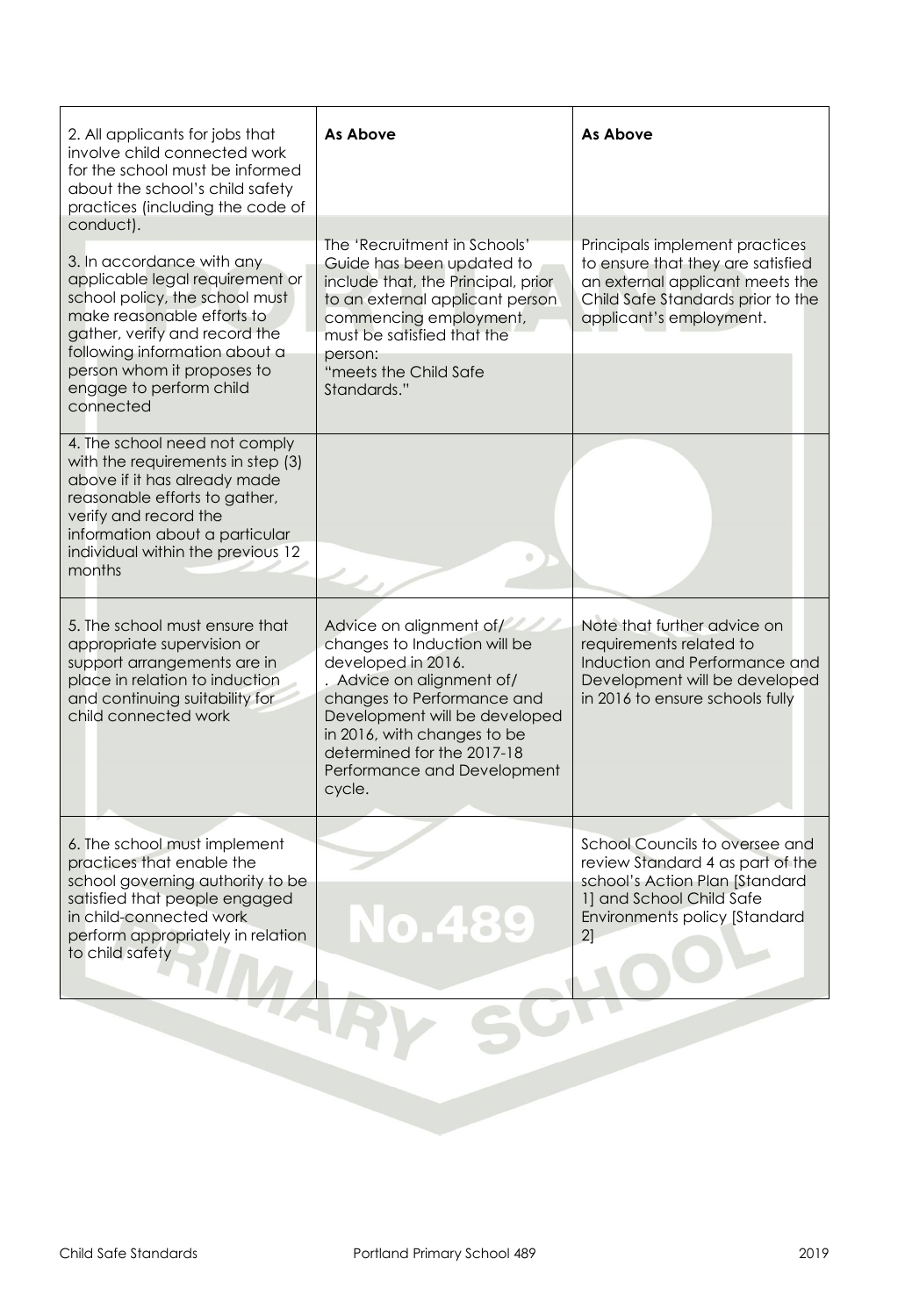## **Standard Five- Processes for responding to and reporting suspected child abuse.**

**Through robust discussion at PLC meetings familiarise all staff with 'Identifying and Responding to All Forms of Abuse in Victorian Schools', booklet.** 



**<http://www.education.vic.gov.au/about/programs/health/protect/Pages/schoolsguide.aspx>**

**Provide staff with a copy of the 'Four Critical Actions for Schools- Responding to Incidents, Disclosures and Suspicions of Child Abuse', flowchart. Display chart and/ or make chart available for all staff at the school.**

**All staff to be made aware of and provided with a link to or copy of the following template to be used for reporting.** 

**Four Critical Actions for Schools- Responding to Incidents, Disclosures and Suspicions of Child Abuse'- (Appendix J)**

# **RESPONDING TO AN INCIDENT, DISCLOSURE OR SUSPICION OF CHILD ABUSE**

*PLEASE NOTE: IF YOU ARE MAKING A REPORT TO DHHS CHILD PROTECTION OR VICTORIA POLICE YOU MUST SEEK ADVICE BEFORE CONTACTING PARENTS/CARERS SO AS NOT TO COMPROMISE ANY INVESTIGATION OR PLACE A CHILD AT FURTHER RISK* 

| STAFF MEMBER LEADING THE RESPONSE |  |
|-----------------------------------|--|
| NAME:                             |  |
| <b>OCCUPATION:</b>                |  |
| LOCATION (SCHOOL ADDRESS):        |  |
|                                   |  |
| RELATIONSHIP TO CHILD:            |  |

#### **Critical action 1: Immediate response to an incident**

**If anyone is in immediate danger school staff should report immediately to Victoria Police on 000.** 

See action 1 of Four Critical Actions For Schools: Responding to Incidents, Disclosures and Suspicions of Child Abuse.

| <b>RESPONDING TO AN EMERGENCY</b>                           |
|-------------------------------------------------------------|
| DID THE CHILD REQUIRE FIRST AID? PROVIDE DETAILS IF 'YES'.  |
| WHO ADMINISTERED THIS? (NAME AND TITLE)                     |
| DID THE CHILD REQUIRE FURTHER IMMEDIATE MEDICAL ASSISTANCE? |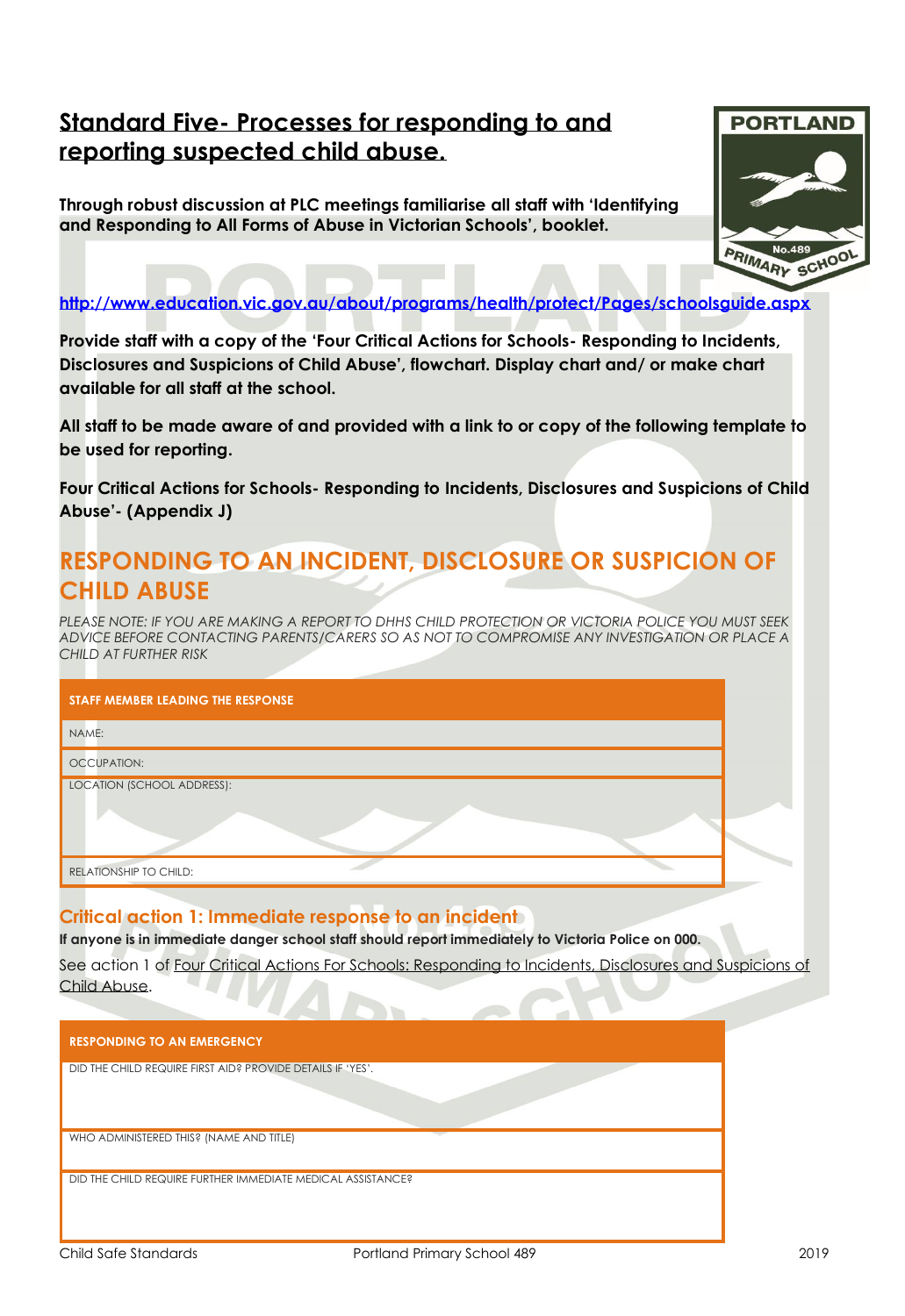| CURRENT LOCATION AND SAFETY STATUS: |
|-------------------------------------|
|-------------------------------------|

CURRENT LOCATION AND SAFETY STATUS**;**<br>e.g. are all impacted students safe and not in any immediate danger?<br>if a child is in immediate danger school staff should report immediately to victoria police on 000

| <b>Child's information</b>                                                                                                                                                                                                                                                                                                                                                                                                |                      |  |
|---------------------------------------------------------------------------------------------------------------------------------------------------------------------------------------------------------------------------------------------------------------------------------------------------------------------------------------------------------------------------------------------------------------------------|----------------------|--|
| <b>PERSONAL DETAILS</b>                                                                                                                                                                                                                                                                                                                                                                                                   |                      |  |
| <b>FAMILY BACKGROUND</b>                                                                                                                                                                                                                                                                                                                                                                                                  |                      |  |
| FEARLLYEQELMELASSION (IF KNOWN):<br>LIST PARENTING OR CARE ARRANGEMENTS AND SIBLING NAMES AND AGES                                                                                                                                                                                                                                                                                                                        | DATE OF BIRTH:       |  |
| <b>RESIDENTIAL ADDRESS:</b>                                                                                                                                                                                                                                                                                                                                                                                               |                      |  |
| PARENT/CARER NAME/S:                                                                                                                                                                                                                                                                                                                                                                                                      |                      |  |
| <b>ANY-OTHER PEOPLE LIMING WITH THE CHILD (IF KNOWN):</b>                                                                                                                                                                                                                                                                                                                                                                 |                      |  |
| LANGUAGE(S) SPOKEN BY CHILD:                                                                                                                                                                                                                                                                                                                                                                                              |                      |  |
| DISABILITIES, MENTAL OR PHYSICAL HEALTH ISSUES:                                                                                                                                                                                                                                                                                                                                                                           |                      |  |
|                                                                                                                                                                                                                                                                                                                                                                                                                           |                      |  |
|                                                                                                                                                                                                                                                                                                                                                                                                                           |                      |  |
|                                                                                                                                                                                                                                                                                                                                                                                                                           |                      |  |
|                                                                                                                                                                                                                                                                                                                                                                                                                           |                      |  |
| <b>FAMILY BACKGROUND</b>                                                                                                                                                                                                                                                                                                                                                                                                  |                      |  |
| <b>PLANEW'S BAENGROBRID'SICAL HEALTH ISSUES IN FAMILY (IF KNOWN):</b>                                                                                                                                                                                                                                                                                                                                                     |                      |  |
| CULTURAL STATUS AND RELIGIOUS BACKGROUND<br>IF THE CHILD IS OF ABORIGINAL OR TORRES STRAIT ISLANDER BACKGROUND, GOVERNMENT SCHOOLS MUST CONTACT THEIR KOORIE ENGAGEMENT SUPPORT OFFICER, AND<br>CATHOLIC SCHOOLS MUST CONTACT THE DIOCESAN EDUCATION OFFICE TO ARRANGE CULTURALLY APPROPRIATE SUPPORT. IF THE CHILD IS AN INTERNATIONAL STUDENT YOU<br>MUST NOTIFY THE INTERNATIONAL EDUCATION DIVISION ON (03) 9637 2990 |                      |  |
|                                                                                                                                                                                                                                                                                                                                                                                                                           | $\circ$<br>$\bullet$ |  |
| ANY KNOWN PREVIOUS HISTORY OF SUSPECTED ABUSE<br>LIKELY REACTION TO A REPORT BEING MADE (IF RNOWN):"                                                                                                                                                                                                                                                                                                                      |                      |  |
| MARY                                                                                                                                                                                                                                                                                                                                                                                                                      |                      |  |
|                                                                                                                                                                                                                                                                                                                                                                                                                           | $\mathcal{C}$        |  |
|                                                                                                                                                                                                                                                                                                                                                                                                                           |                      |  |
|                                                                                                                                                                                                                                                                                                                                                                                                                           |                      |  |
|                                                                                                                                                                                                                                                                                                                                                                                                                           |                      |  |
| Details of the incident, disclosure or suspicion                                                                                                                                                                                                                                                                                                                                                                          |                      |  |
| GROUNDS FOR YOUR BELIEF THAT A CHILD HAS BEEN, OR IS AT RISK OF ABUSE                                                                                                                                                                                                                                                                                                                                                     |                      |  |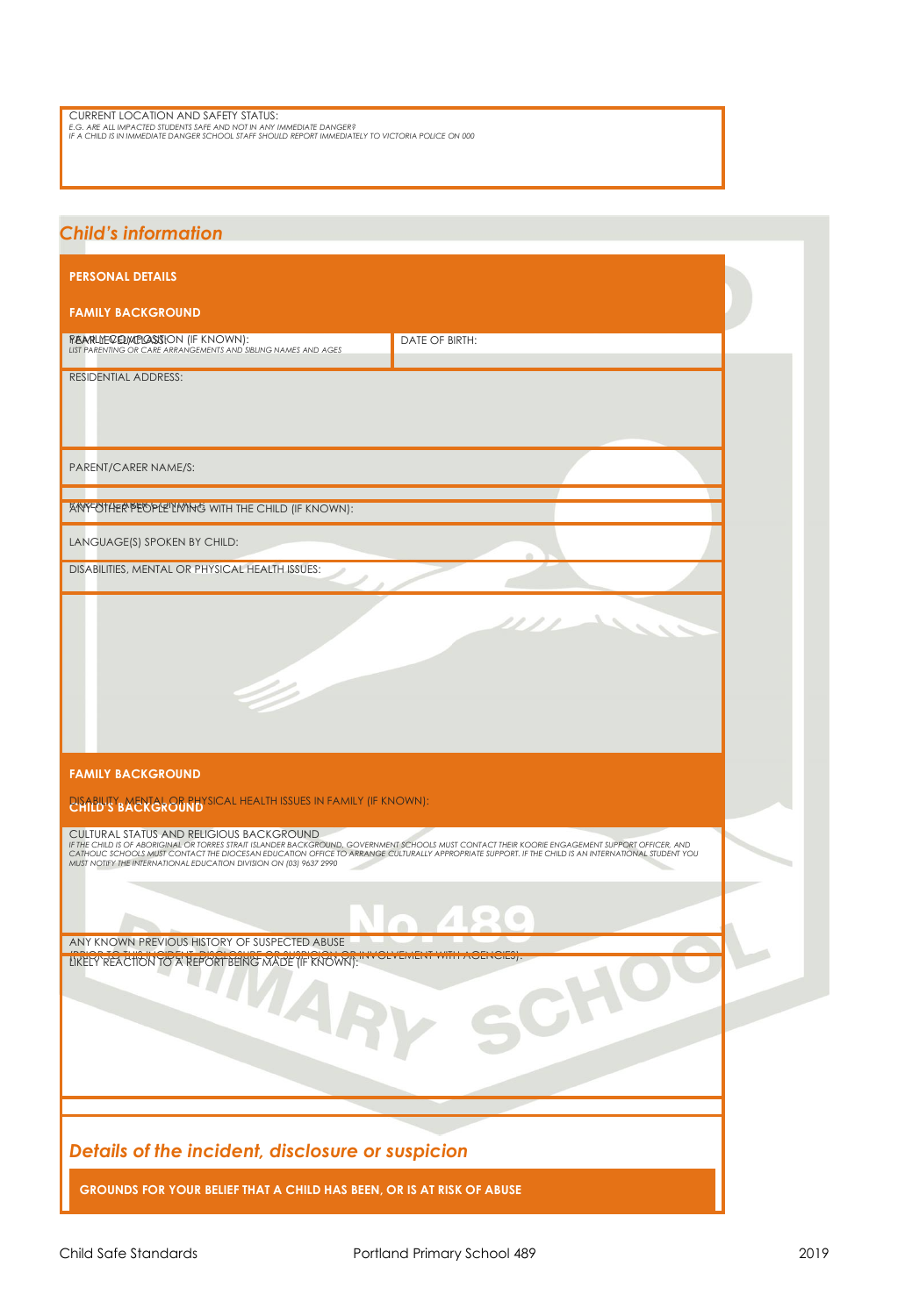| OF ABUSE:<br>DETAIL ANY DISCLOSURES OR INCIDENTS OR SUSPICIONS (INCLUDING NAMES, TIMES AND DATES DOCUMENTING A CHILD'S EXACT WORDS AS FAR AS POSSIBLE). INCLUDE<br>SPECIFIC DETAIL HERE ON WHAT LED YOU TO FORM A REASONABLE BELIEF THAT A CHI |                                                                                                                 |                                     |
|------------------------------------------------------------------------------------------------------------------------------------------------------------------------------------------------------------------------------------------------|-----------------------------------------------------------------------------------------------------------------|-------------------------------------|
|                                                                                                                                                                                                                                                |                                                                                                                 |                                     |
|                                                                                                                                                                                                                                                |                                                                                                                 |                                     |
|                                                                                                                                                                                                                                                |                                                                                                                 |                                     |
|                                                                                                                                                                                                                                                |                                                                                                                 |                                     |
|                                                                                                                                                                                                                                                |                                                                                                                 |                                     |
| ANY PHYSICAL INDICATORS OF ABUSE:                                                                                                                                                                                                              |                                                                                                                 |                                     |
|                                                                                                                                                                                                                                                |                                                                                                                 |                                     |
|                                                                                                                                                                                                                                                |                                                                                                                 |                                     |
|                                                                                                                                                                                                                                                |                                                                                                                 |                                     |
|                                                                                                                                                                                                                                                |                                                                                                                 |                                     |
| ANY BEHAVIOURAL INDICATORS OF ABUSE:                                                                                                                                                                                                           |                                                                                                                 |                                     |
|                                                                                                                                                                                                                                                |                                                                                                                 |                                     |
|                                                                                                                                                                                                                                                |                                                                                                                 |                                     |
|                                                                                                                                                                                                                                                |                                                                                                                 |                                     |
|                                                                                                                                                                                                                                                |                                                                                                                 |                                     |
|                                                                                                                                                                                                                                                |                                                                                                                 |                                     |
|                                                                                                                                                                                                                                                |                                                                                                                 |                                     |
|                                                                                                                                                                                                                                                |                                                                                                                 |                                     |
| ANY PATTERNS OF BEHAVIOUR OR PRIOR CONCERNS LEADING UP TO AN INCIDENT, DISCLOSURE OR SUSPICION:                                                                                                                                                |                                                                                                                 |                                     |
|                                                                                                                                                                                                                                                |                                                                                                                 |                                     |
|                                                                                                                                                                                                                                                |                                                                                                                 |                                     |
|                                                                                                                                                                                                                                                |                                                                                                                 | <b>Critical</b>                     |
|                                                                                                                                                                                                                                                |                                                                                                                 | action 2:                           |
|                                                                                                                                                                                                                                                |                                                                                                                 |                                     |
|                                                                                                                                                                                                                                                |                                                                                                                 | reporting                           |
|                                                                                                                                                                                                                                                |                                                                                                                 | See Action 2<br>of Four             |
| DETAILS OF PERSONS ALLEGED TO HAVE COMMITTED THE ABUSE (IF KNOWN)                                                                                                                                                                              |                                                                                                                 | Critical                            |
| NAME:                                                                                                                                                                                                                                          |                                                                                                                 | Actions for                         |
|                                                                                                                                                                                                                                                |                                                                                                                 |                                     |
|                                                                                                                                                                                                                                                |                                                                                                                 | Schools:                            |
|                                                                                                                                                                                                                                                |                                                                                                                 | Responding<br>to Incidents,         |
| <b>GENDER</b>                                                                                                                                                                                                                                  | DATE OF BIRTH:                                                                                                  | <b>Disclosures</b>                  |
| RELATIONSHIP TO CHILD:                                                                                                                                                                                                                         |                                                                                                                 | and                                 |
| NOTHING IF THEY ARE WITHIN THE SCHOOL OR WITHIN THE FAMILY AND COMMUNITY (THIS WILL IMPACT ON WHO YOU REPORT TO)                                                                                                                               |                                                                                                                 |                                     |
|                                                                                                                                                                                                                                                |                                                                                                                 | Suspicions of<br><b>Child Abuse</b> |
| <b>REPORTING TO AUTHORITIES</b>                                                                                                                                                                                                                |                                                                                                                 |                                     |
| TICK THE AUTHORITIES YOU HAVE REPORTED TO:                                                                                                                                                                                                     |                                                                                                                 |                                     |
| <b>VICTORIA POLICE</b><br>$\Box$                                                                                                                                                                                                               | HE IO M                                                                                                         |                                     |
| $\Box$<br>DHHS CHILD PROTECTION<br><b>CHILD FIRST</b><br>□                                                                                                                                                                                     |                                                                                                                 |                                     |
| <b>DECISION NOT TO REPORT</b><br>□                                                                                                                                                                                                             |                                                                                                                 |                                     |
|                                                                                                                                                                                                                                                | FPOUVE DECIDED NOT TO REPORT, LIST YOUR REASONS HERE. ALSO INCLUDE ANY FOLLOW-UP ACTIONS UNDERTAKEN BY YOU      |                                     |
| BELOW:                                                                                                                                                                                                                                         |                                                                                                                 |                                     |
|                                                                                                                                                                                                                                                |                                                                                                                 |                                     |
|                                                                                                                                                                                                                                                |                                                                                                                 |                                     |
|                                                                                                                                                                                                                                                |                                                                                                                 |                                     |
|                                                                                                                                                                                                                                                |                                                                                                                 |                                     |
|                                                                                                                                                                                                                                                |                                                                                                                 |                                     |
| PROVIDE DETAILS OF YOUR INTERAL DISCUSSIONS TO EITHER OF THE FOLLOWING:                                                                                                                                                                        | <b>GOVERNMENT SCHOOL STAFF MUST REPORT TO SECURITY SERVICES UNIT AND ALSO TO THE EMPLOYEE CONDUCT BRANCH IF</b> |                                     |
| THE INCIDENT, DISCLOSURE OR SUSPICION INVOLVES A STAFF MEMBER, CONTRACTOR OR VOLUNTEER.                                                                                                                                                        |                                                                                                                 |                                     |
| <b>CATHOLIC SCHOOL STAFF MUST REPORT TO THEIR CATHOLIC DIOCESAN EDUCATION OFFICE</b>                                                                                                                                                           |                                                                                                                 |                                     |
| DATE:<br><b>AUTHORITY:</b>                                                                                                                                                                                                                     | TIME:                                                                                                           |                                     |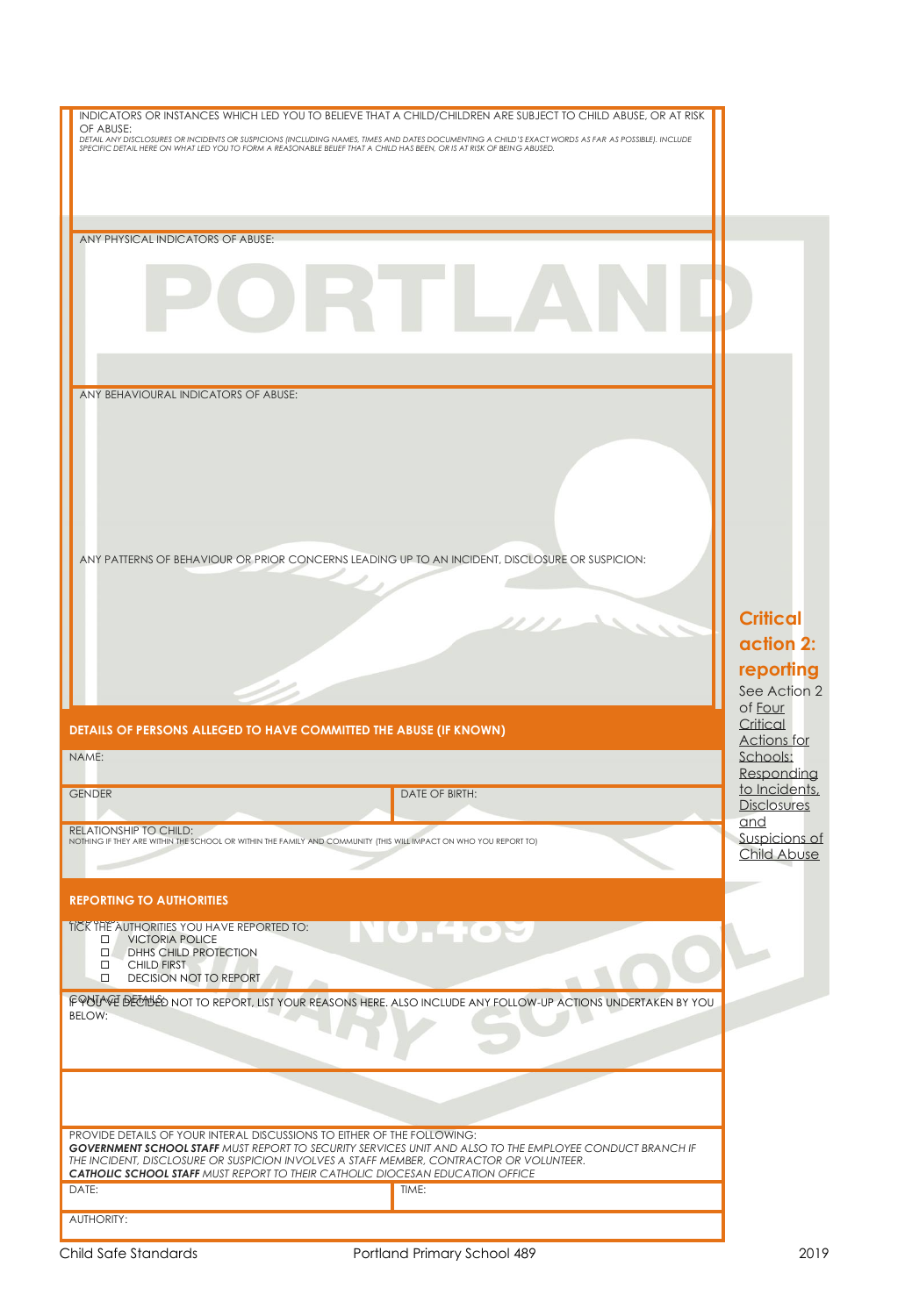| OUTCOMES FROM THE REPORT:                                                                                                                                                      |               |                 |
|--------------------------------------------------------------------------------------------------------------------------------------------------------------------------------|---------------|-----------------|
|                                                                                                                                                                                |               |                 |
|                                                                                                                                                                                |               |                 |
|                                                                                                                                                                                |               |                 |
|                                                                                                                                                                                |               |                 |
|                                                                                                                                                                                |               |                 |
|                                                                                                                                                                                |               |                 |
|                                                                                                                                                                                |               |                 |
|                                                                                                                                                                                |               |                 |
|                                                                                                                                                                                |               |                 |
|                                                                                                                                                                                |               |                 |
| <b>REPORTING INTERNALLY</b>                                                                                                                                                    |               |                 |
|                                                                                                                                                                                |               |                 |
| PROVIDE DETAILS OF YOUR DISCUSSION WITH SCHOOL LEADERSHIP                                                                                                                      |               |                 |
| TIME:                                                                                                                                                                          | DATE:         |                 |
| NAMES:                                                                                                                                                                         |               |                 |
|                                                                                                                                                                                |               |                 |
|                                                                                                                                                                                |               |                 |
| <b>DISCUSSION OUTCOMES:</b>                                                                                                                                                    |               |                 |
|                                                                                                                                                                                |               |                 |
|                                                                                                                                                                                |               |                 |
|                                                                                                                                                                                |               |                 |
|                                                                                                                                                                                |               |                 |
|                                                                                                                                                                                |               |                 |
|                                                                                                                                                                                |               |                 |
|                                                                                                                                                                                |               |                 |
| PROVIDE DETAILS OF YOUR INTERNAL DISCUSSIONS TO EITHER OF THE FOLLOWING:                                                                                                       |               |                 |
| <b>GOVERNMENT SCHOOL STAFF MUST REPORT TO SECURITY SERVICES UNIT AND ALSO TO THE EMPLOYEE CONDUCT BRANCH IF</b>                                                                |               | <b>Critical</b> |
| THE INCIDENT, DISCLOSURE OR SUSPICION INVOLVES A STAFF MEMBER, CONTRACTOR OR VOLUNTEER<br><b>CATHOLIC SCHOOL STAFF MUST REPORT TO THEIR CATHOLIC DIOCESAN EDUCATION OFFICE</b> |               | action 3:       |
| TIME:                                                                                                                                                                          | DAIE:         |                 |
| NAMES:                                                                                                                                                                         |               |                 |
|                                                                                                                                                                                |               |                 |
|                                                                                                                                                                                |               |                 |
| <b>DISCUSSION OUTCOMES:</b>                                                                                                                                                    |               |                 |
|                                                                                                                                                                                |               |                 |
|                                                                                                                                                                                |               |                 |
|                                                                                                                                                                                | <b>No.489</b> |                 |
|                                                                                                                                                                                |               |                 |
|                                                                                                                                                                                |               |                 |
|                                                                                                                                                                                |               |                 |
| PRIMAR                                                                                                                                                                         | CHO           |                 |
|                                                                                                                                                                                |               |                 |
|                                                                                                                                                                                |               |                 |

#### **Contacting parents/carers**

See Action 3 of Four Critical Actions For Schools: Responding to Incidents, Disclosures and Suspicions of Child Abuse

#### **ACTIONS TAKEN**

#### **PROVIDE DETAILS OF YOUR DISCUSSION WITH PARENTS/CARERS (IF APPROPRIATE):**

SCHOOL STAFF MUST CONSULT WITH VICTORIA POLICE AND/OR DHHS CHILD PROTECTION TO DETERMINE IF IT IS APPROPRIATE TO CONTACT PARENTS, IF IT IS, PARENTS MUST BE CONTACTED AS SOON AS POSSIBLE (PREFERABLY ON THE SAME DAY OF THE INCIDENT, DISCLOSURE OR SUSPICION).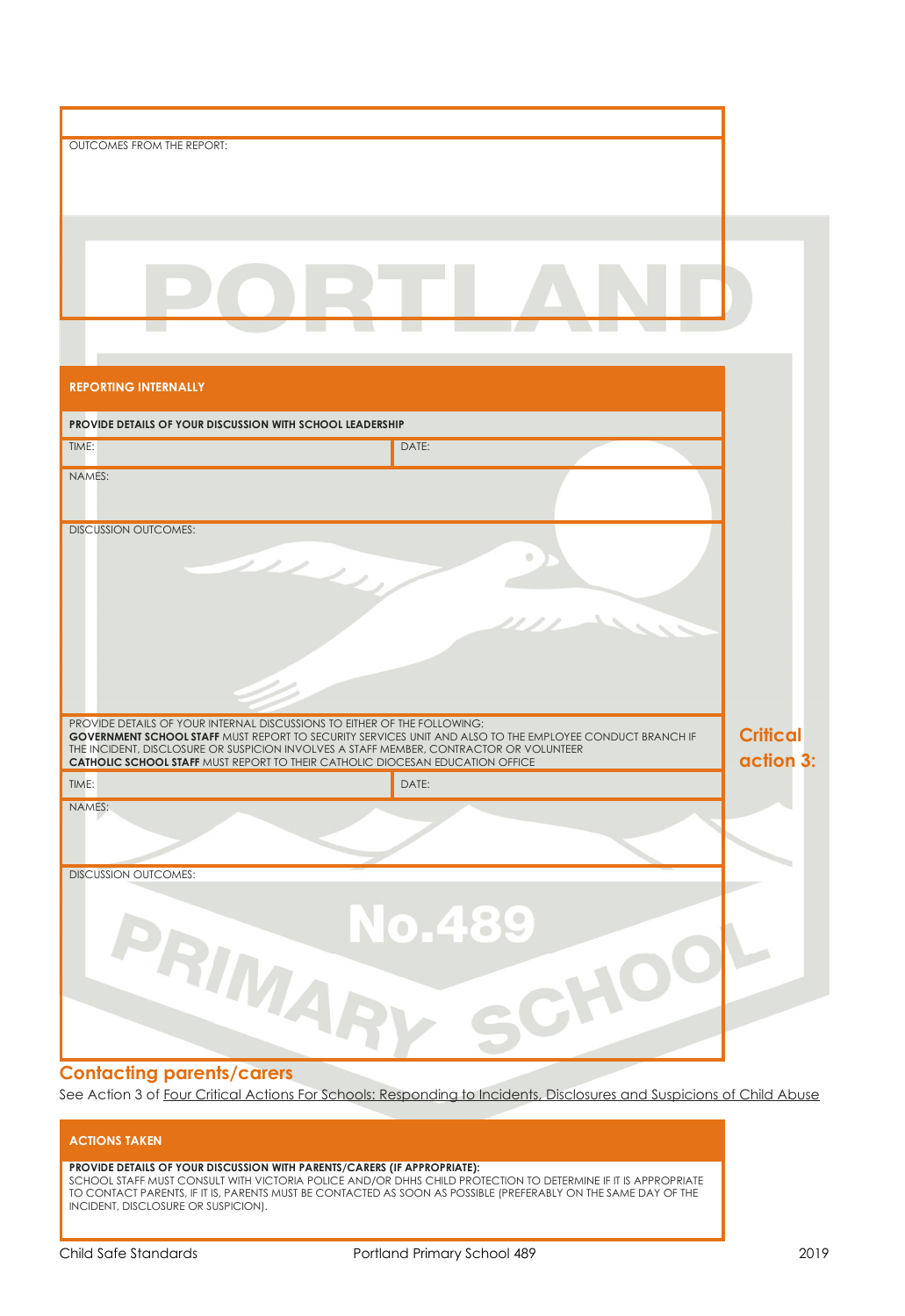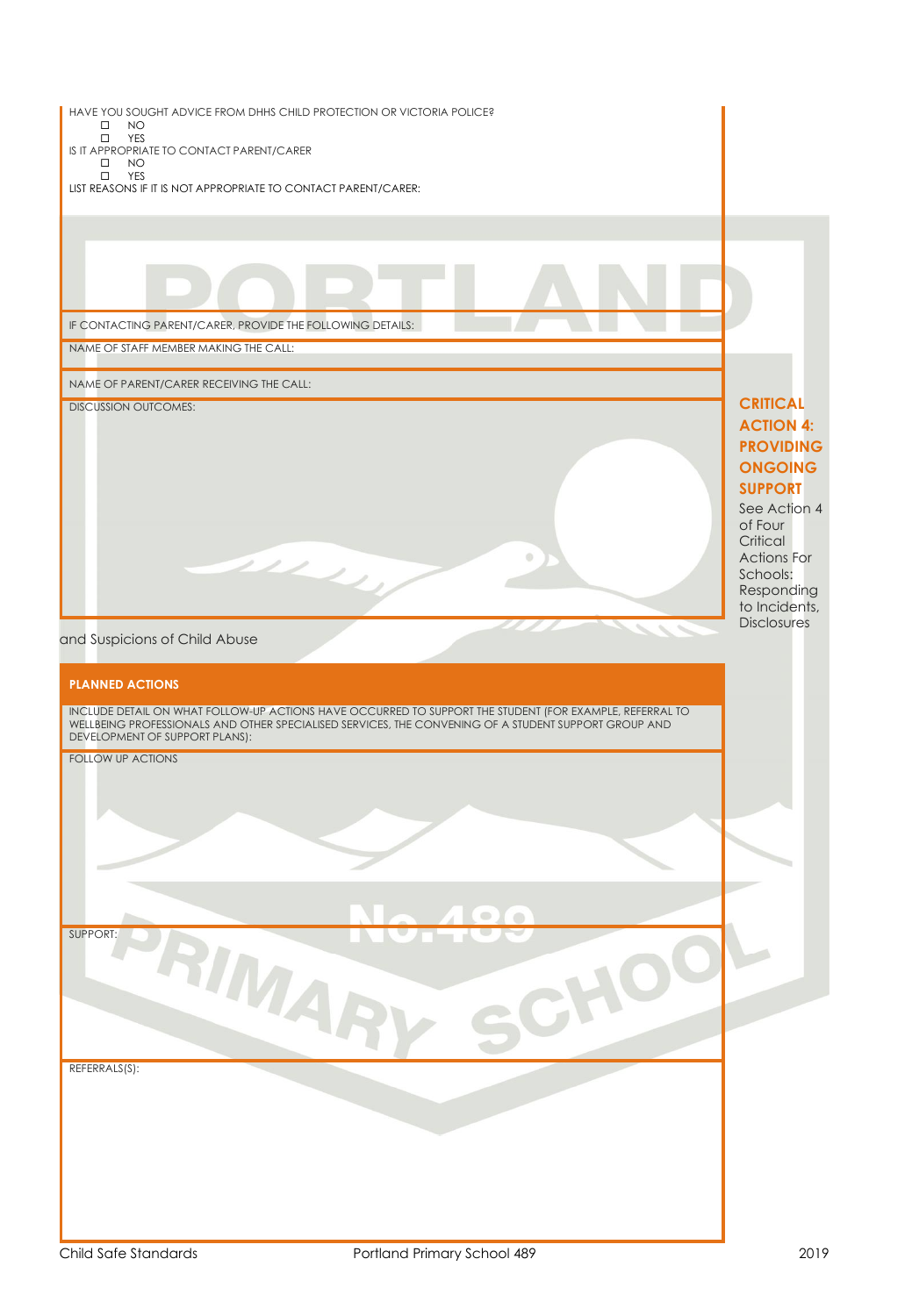# RTLA

# **PROCESS OF REVIEW**

*COMPLETE THIS SECTION BETWEEN 4-6 WEEKS AFTER AN INCIDENT, SUSPICION OR DISCLOSURE OF ABUSE IN CONJUNCTION WITH YOUR SCHOOL LEADERSHIP TEAM.* 

*THIS WILL SUPPORT YOU AND YOUR SCHOOL TO CONTINUE TO PROTECT CHILDREN IN YOUR CARE AND TO REFLECT ON YOUR PROCESSES AND THE NEED FOR ANY FOLLOW- UP ACTION.* 

| <b>CURRENT SAFETY AND WELLBEING OF THE CHILD</b>                                                                                                                                                                                                                                                  |  |
|---------------------------------------------------------------------------------------------------------------------------------------------------------------------------------------------------------------------------------------------------------------------------------------------------|--|
| IS THE CHILD SAFE FROM ABUSE AND HARM?<br><b>NO</b><br>$\Box$<br><b>YES</b><br>$\Box$<br>IF NOT CONSIDER THE NEED TO MAKE A FURTHER REPORT                                                                                                                                                        |  |
| DOES THE CHILD HAVE ANY WELLBEING ISSUES THAT ARE NOT CURRENTLY BEING ADDRESSED?<br>$\Box$<br>NO.<br><b>YES</b><br>$\Box$<br>IF SO, CONSIDER HOW THESE CAN BE ADDRESSED AND CAPTURED WITHIN A STUDENT SUPPORT PLAN                                                                                |  |
| <b>CURRENT WELLBEING OF OTHER CHILDREN WHO MAY BE IMPACTED BY THE ABUSE</b>                                                                                                                                                                                                                       |  |
| ARE THERE ANY OTHER CHILDREN WHO MAY BE IMPACTED BY THE ABUSE?<br>$\Box$<br>NO<br><b>YES</b><br>$\Box$<br>IF SO HAVE THEIR WELLBEING NEEDS BEEN MET<br>$\Box$<br>NO <sub>1</sub><br><b>YES</b><br>$\Box$<br>IF SO, CONSIDER HOW THESE CAN BE ADDRESSED AND CAPTURED WITHIN A STUDENT SUPPORT PLAN |  |
| <b>CURRENT WELLBEING OF IMPACTED STAFF MEMBERS</b>                                                                                                                                                                                                                                                |  |
| DOES THE STAFF MEMBER WHO MADE THE REPORT/ WITNESSED THE INCIDENT, FORMED A SUSPICION OR RECEIVED A<br>DISCLOSURE REQUIRE ANY SUPPORT?<br>NO.<br>$\Box$<br>YES<br>$\Box$<br>IF SO HAS THIS BEEN RECEIVED?<br>$\Box$<br><b>NO</b><br>$\Box$<br><b>YES</b>                                          |  |
| AR                                                                                                                                                                                                                                                                                                |  |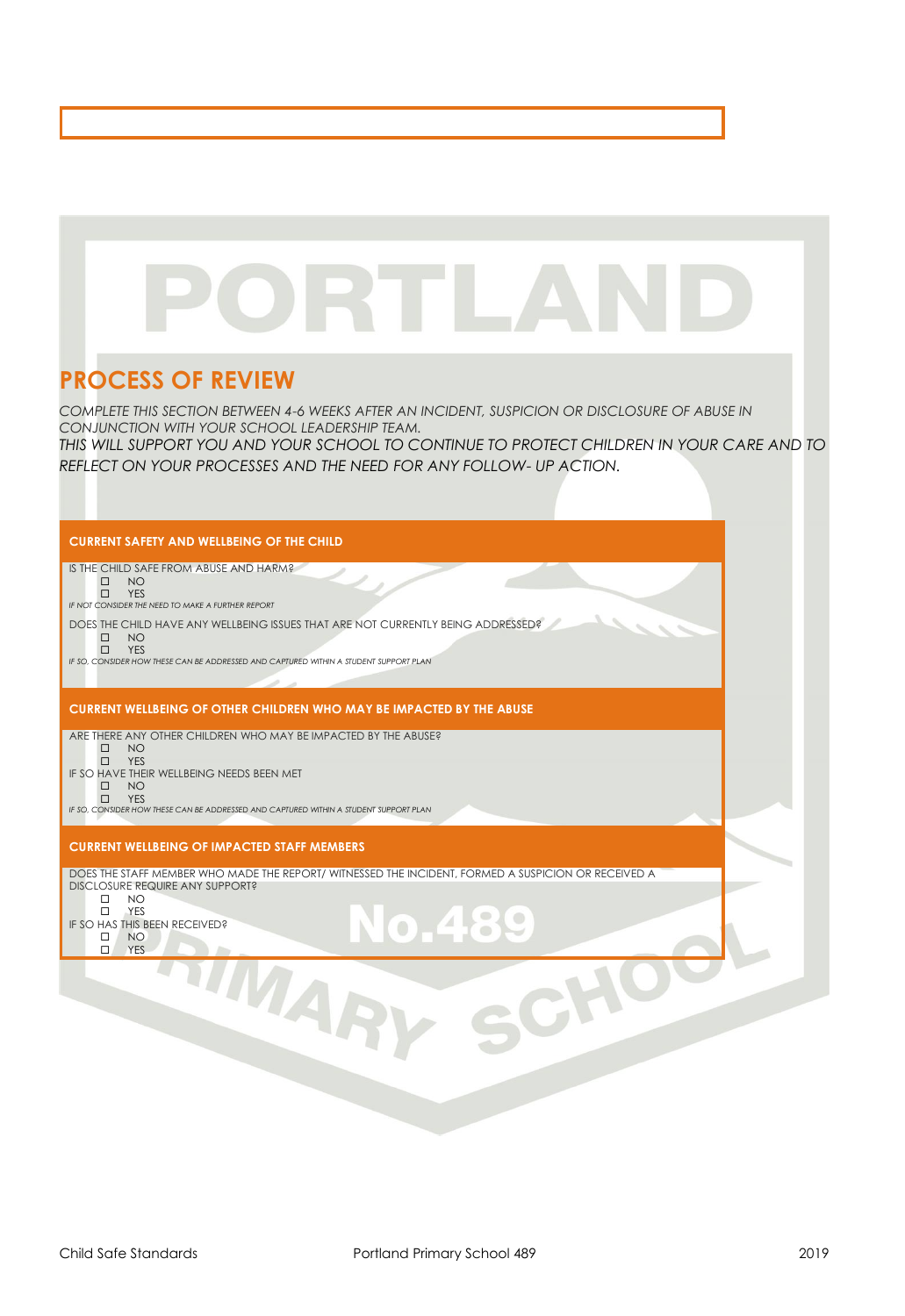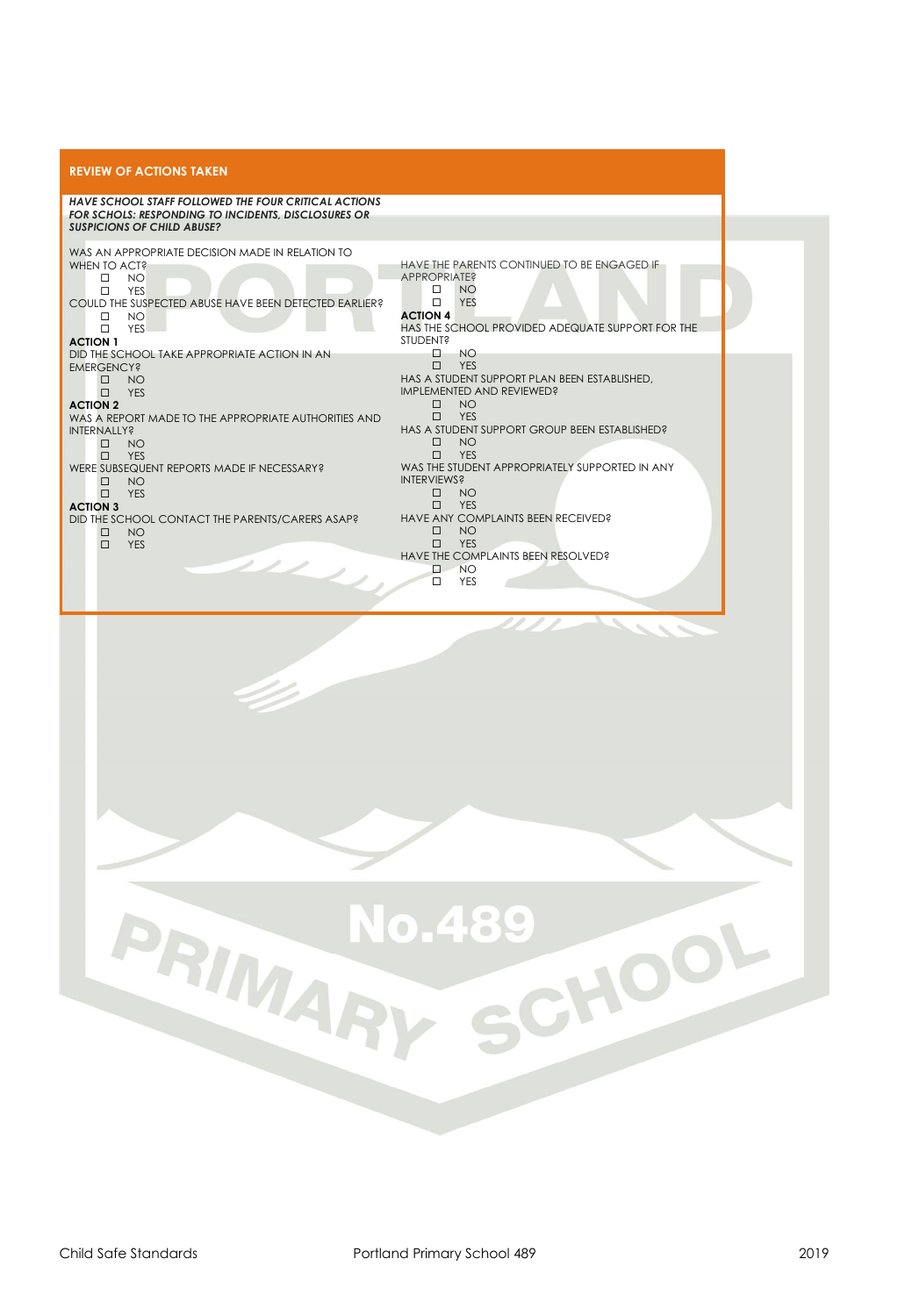## **Standard Six- Strategies to identify and reduce or remove risks of child abuse.**

**Provide staff with a copy of the 'Child Safe Standard 6: Risk Assessment Template. (Appendix K)**

**Display chart and/ or make chart available for all staff at the school.**

**All staff to be made aware of and provided with a link to or copy of the template to be used for reporting.** 

#### **Background**

On 26 November 2015, the Victorian Parliament passed the *Child Wellbeing and Safety Amendment (Child Safe Standards) Bill* 2015 to introduce seven child safe standards (the Standards) into law. The Standards apply to all organisations involved in child-related work in Victoria.

[Ministerial Order No. 870](http://www.gazette.vic.gov.au/gazette/Gazettes2016/GG2016S002.pdf) provides the framework for how schools will be required to comply with the Standards. Overall responsibility for ensuring compliance rests with the Victorian Registration and Qualifications Authority (VRQA).

The Ministerial Order specifies the following requirements for schools regarding Standard 6:

*"(1) The school governing authority must develop and implement risk management strategies regarding child safety in school environments.*

*(2) The school's risk management strategies regarding child safety must identify and mitigate the risk(s) of child abuse in school environments by taking into account the nature of each school environment, the activities expected to be conducted in that environment (including the provision of services by contractors or outside organisations), and the characteristics and needs of all children expected to be present in that environment.*

*(3) If the school governing authority identifies risks of child abuse occurring in one or more school environments the authority must make a record of those risks and specify the action(s) the school will take to reduce or remove the risks (risk controls).*

*Explanatory note: Different risk controls may be necessary for particular groups of children depending on the nature of the risk and the diversity characteristics of children affected by the risk.*

*(4) As part of its risk management strategy and practices, the school governing authority must monitor and evaluate the effectiveness of the implementation of its risk controls.*

*(5) At least annually, the school governing authority must ensure that appropriate guidance and training is provided to the individual members of the school governing authority and school staff about:* 

- *a) individual and collective obligations and responsibilities for managing the risk of child abuse;*
- *b) child abuse risks in the school environment; and*
- *c) the school's current child safety standards."*

#### **Process for identifying and reducing or removing risks of child abuse**

While risk management assessments and strategies will vary for each school, managing risk typically involves the following steps and considerations.

- 1. Identify the school's child safety risks across the range of school environments (including excursions, camps, online).
- 2. Identify any existing risk mitigation measures or internal controls.

Child Safe Standards Portland Primary School 489 2019

**PORTLAND**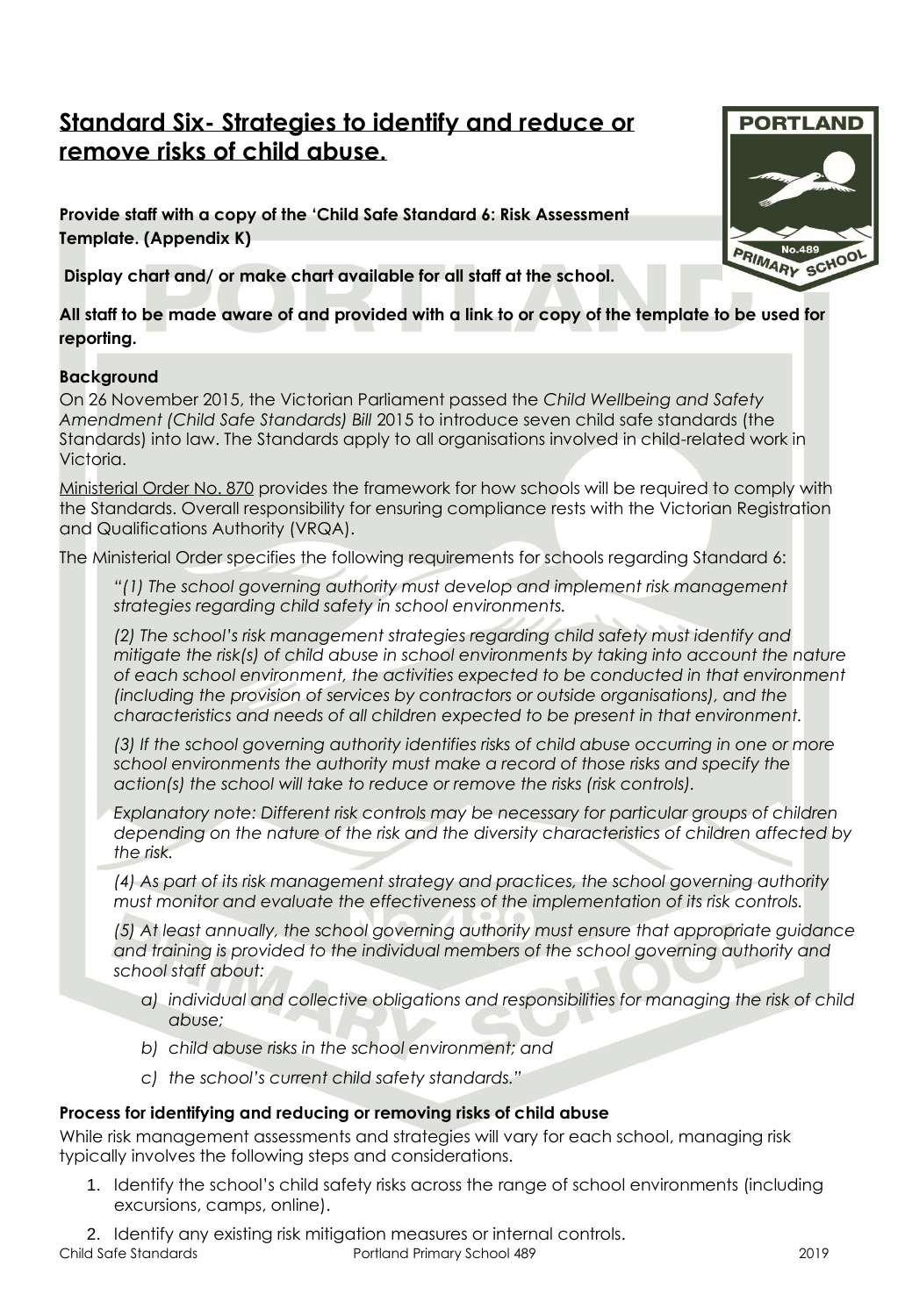- 3. Assess and rate the school's child safety risks given the existing controls in place, taking into account the likelihood of risk, and the likely consequence of the risk.
- 4. If the risk rating is more than the 'acceptable level', identify further risk management strategies through additional controls or other prevention, detection or mitigation strategies and then re-assess the risk.

The risk management process should be documented, recorded and reviewed periodically. Effective risk management strategies are dynamic and change over time as new risks arise and others may no longer be relevant.

Effective risk management strategies need to be transparent, well understood and diverse, to take account of the increased level of risk associated with the specific nature of some activities and the vulnerability of particular groups.